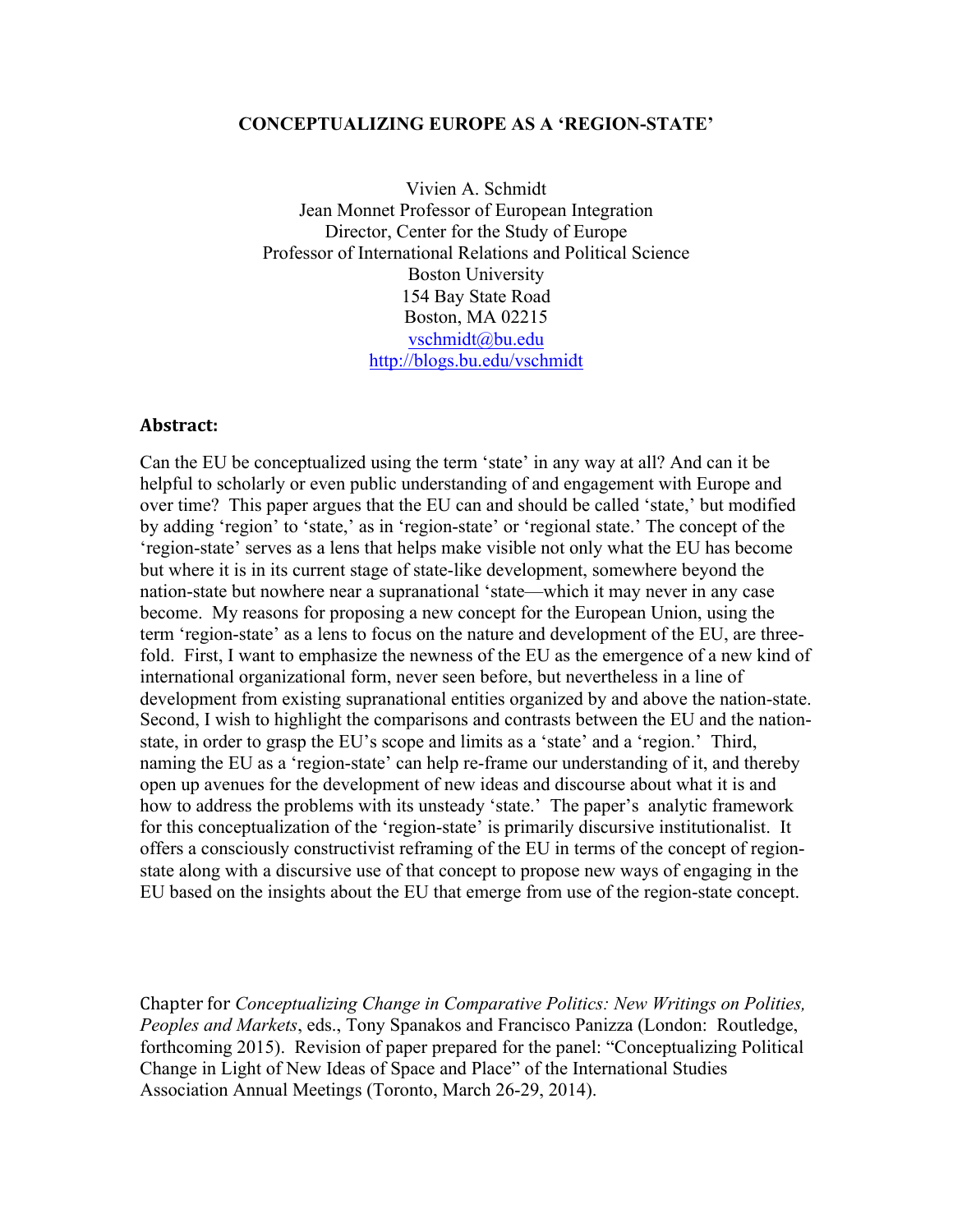## **CONCEPTUALIZING EUROPE AS A 'REGION-STATE'**

The European Union has been called many things, but never a 'state' as such, at least in the sense in which political scientists have used the term. And yet it has developed many state-like qualities in the course of its development. The question, therefore, is whether the EU can be conceptualized using the term 'state' in any way at all, and whether this can be helpful to scholarly or even public understanding of and engagement with Europe and over time.

In this chapter, I argue that the EU can and should be called 'state,' but modified by adding 'region' to 'state,' as in 'region-state' or 'regional state.' There can be little doubt that traditional international relations theorists would reject this out of hand because a 'state' is a 'State,' and no supranational regional union of nation-states could possibly qualify, however much they pool their sovereignty. Comparativists, in contrast, would be likely to misunderstand the term because regions for them connote the subnational level, so that a 'regional state' would lead them to think of the EU as constituted mainly by subnational regions. But my argument is that the concept of the 'region-state' serves as a lens that helps make visible not only what the EU has become but where it is in its current stage of state-like development, somewhere beyond the nation-state but nowhere near a supranational 'state—which it may never in any case become. As a concept expressed in ordinary language, moreover, it is perfectly compatible with previous adjective-modified nouns regarding statehood. After all, if it was possible to talk of the city-state in the past and the nation-state today, why can we not talk of the 'region state' for the EU, or even possibly for any other future supranational union of nation-states?

My reasons for proposing a new concept for the European Union, using the term 'regionstate' as a lens to focus on the nature and development of the EU, are three-fold. First, I want to emphasize the newness of the EU as the emergence of a new kind of international organizational form, never seen before, but nevertheless in a line of development from existing supranational entities organized by and above the nation-state. I deliberately chose the word state to highlight the EU's supranational state-like qualities, and region to qualify the nature of its trans-national scope. The EU is neither a post-modern version of some past empire nor a future 'super-state,' let alone a developing federal state akin to a 'United States of Europe.' But it is not therefore un-identifiable or unclassifiable, or even like an elephant to blind men, which makes it too many different things to fit any one concept (Puchala 1972). What the concept 'region-state' offers for the EU is a new, readily understandable term capable of encompassing what it has become and what it is becoming. The EU's 'region-state' is a regional union of member-state nations, in which the creative tension between the supranational Union and its member-states ensures both ever-increasing regional integration and ever-continuing national differentiation.

Second, I wish to highlight the comparisons and contrasts between the EU and the nationstate, in order to grasp the EU's scope and limits as a 'state' and a 'region.' States have long been assumed to have indivisible sovereignty, notionally fixed boundaries, clear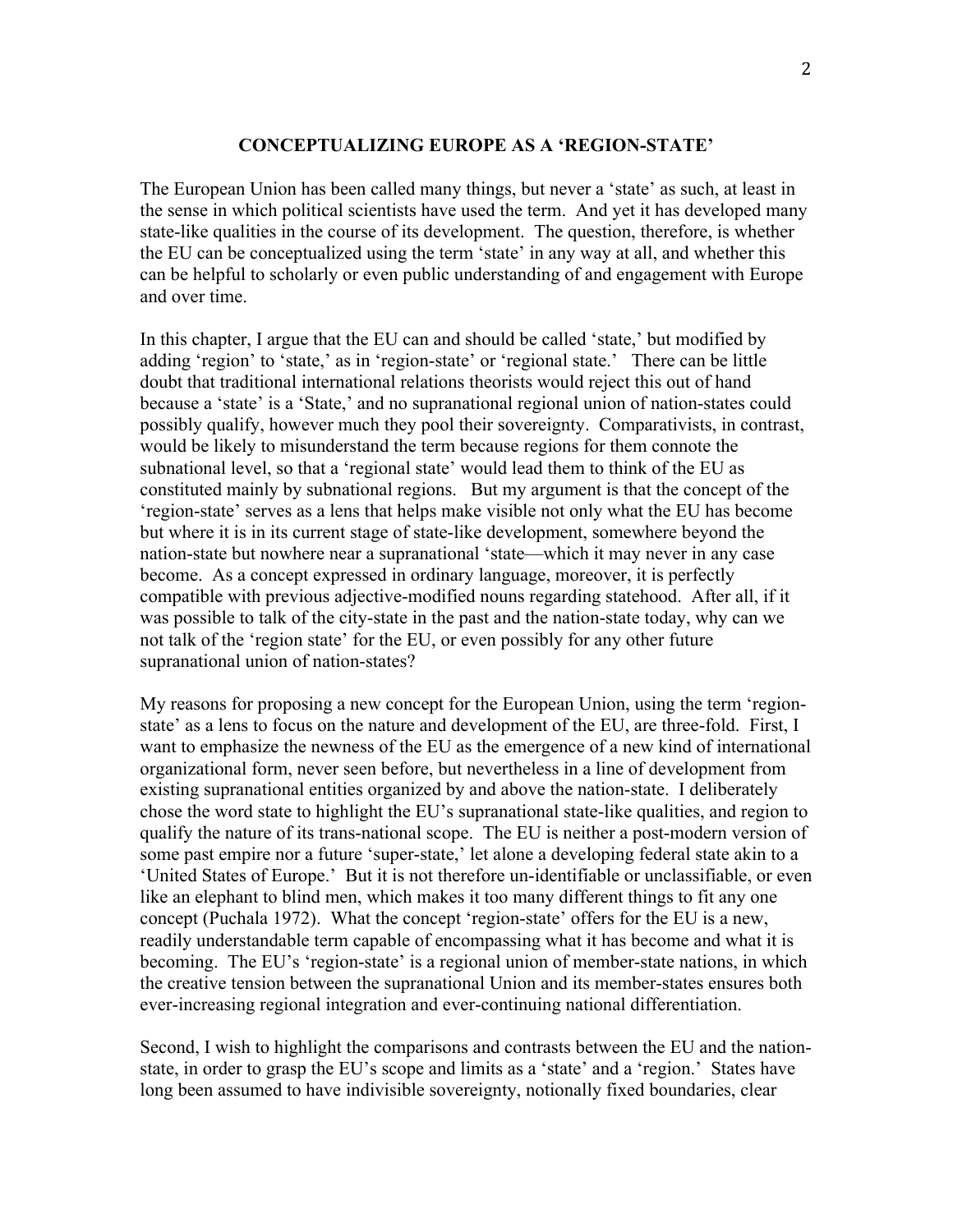identity, established government, and, where present, cohesive and legitimate democracy. But scholars who have sought to define the state beyond the confines of the European states, from whence the definition of nation-state in international relations theory derives, find that 'stateness' is often much more a matter of degree than of absolutes (Nettl 1968). This is particularly the case in a world subject to globalization, where state capacity to respond positively to global challenges has been increasingly in question (Evans 1997). The EU represents one kind of response to such global challenges, serving as a conduit for globalization even as it acts as a shield against it (Schmidt 2002).

The EU is a supranational state-like entity in which sovereignty is pooled rather than indivisible, shared with its constituent nation-state members, and contingent upon internal acceptance and external recognition, policy area by policy area. Its boundaries are not as yet fixed with regard to geography while they are variable with regard to policy reach, which makes for member-states' differentiated integration in overlapping policy communities or clusters. Its citizens' identity is a composite of national, EU, and subnational levels at the same time that its elites have very different visions for the EU, which divide over whether the EU project is primarily about market, community, rights, or global action. Its governance system—rather than government—is more highly compound than that of any nation-state, as it is multi-level, multi-centered, and multiform. And its democracy is fragmented between supranational EU and national levels, with legitimacy in question as a result of trade-offs at both levels between the responsiveness to 'input' politics, the performance of 'output' policies, and the quality of the 'throughput' processes. These characteristics and challenges for the EU do not suggest that it is therefore something halfway between a regional organization and a future nation-state. This *is* the definition of a region-state, and it is how to conceptualize the EU.

Third, naming the EU as a 'region-state' can help re-frame our understanding of it, and thereby open up avenues for the development of new ideas and discourse about what it is and how to address the problems with its unsteady 'state.' These include ways of reconsidering sovereignty and boundaries, identity and vision, governance and democracy. I thus use the region-state not only as a conceptual lens. It also serves as a dynamizing concept in an ideational strategy to re-conceptualize the EU and as a discursive strategy to break the hold of the nation-state concept with regard to the way in which the EU is so often judged and found wanting. Such a discursive strategy engages in a conceptual framing of the EU that leads at the same time into a normative evaluation of the EU, by thinking about what already is in such a way as to enable new ideas about what could be.

Conceptualization is something that goes on in all methodological approaches, and necessarily, since it is at the very foundations of theorizing. Nonetheless, I suggest that this paper conceptualizes the 'region-state' in a way that makes it very much a part of the analytic framework of 'discursive institutionalism,' which focused on the substantive content of ideas and the discursive processes of interaction in institutional context (Schmidt 2006, 2008). Discursive institutionalism began in comparative politics and political economy (although it certainly has its equivalent in other fields, most notably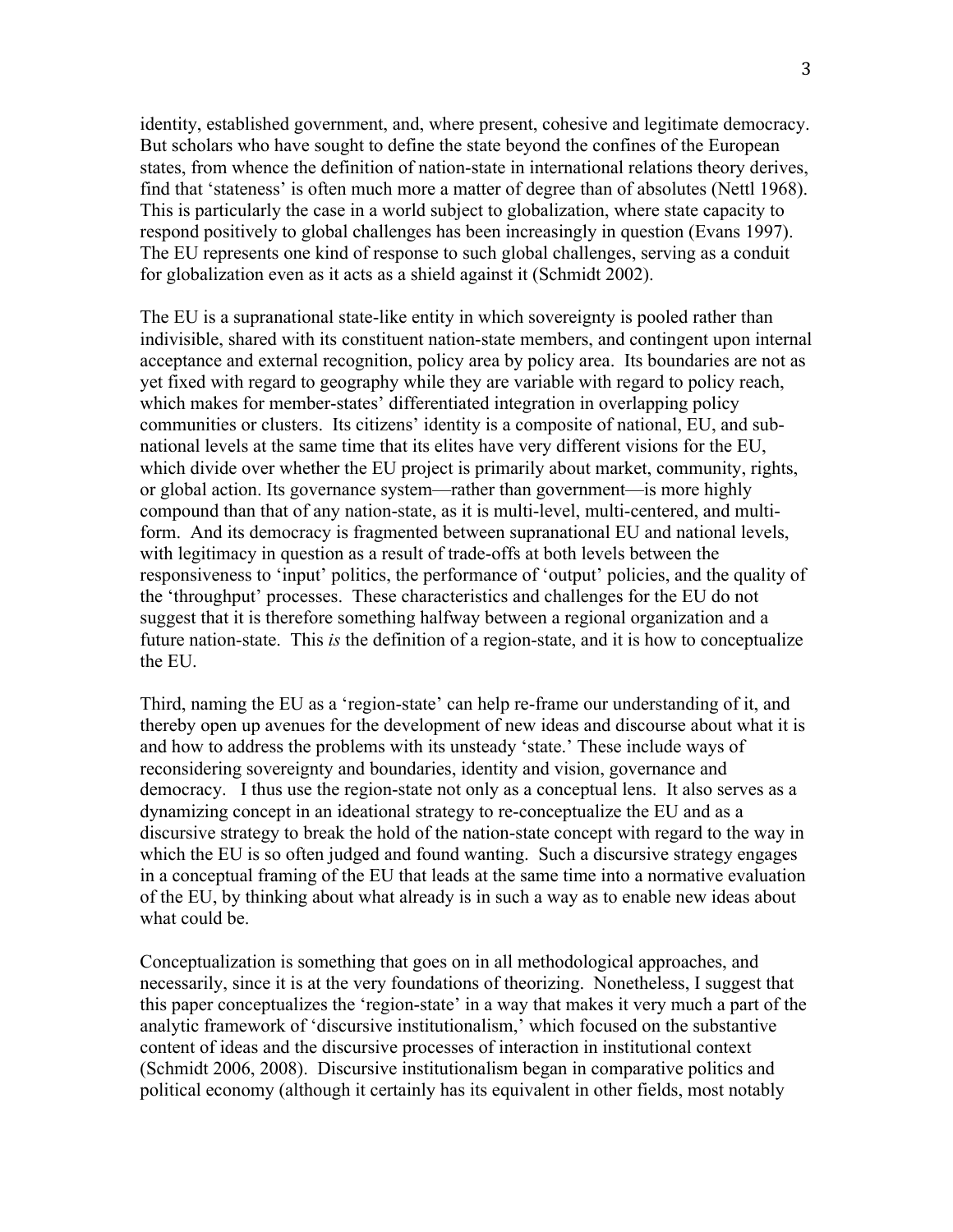constructivism in international relations) as a response to the three older 'neoinstitutionalisms,' including rational choice, historical, and sociological institutionalism. These analytic frameworks have tended to underplay (at least until recently) the primacy of political agents' ideas and the communicative dynamics of their discourse in political institutional change—the focus of discursive institutionalism—by privileging explanations focused on the (rationalist) calculation of interests, the path dependency of (historical) institutional rules, or the (sociological) framing of culture. That said, these approaches have had increasingly fuzzy boundaries with discursive institutionalism as they have all sought to explain the dynamics of institutional change (Schmidt 2010), and have begun exploring the ways in which, say, agents incrementally overcome (historical) institutional constraints (Mahoney and Thelen 2009), or how changing informational frames affect (rationalist) incentive structures (Druckman 2004). What makes this paper's conceptualization of the 'region-state' primarily discursive institutionalist is its consciously constructivist reframing of the EU in terms of the concept along with its discursive use of that concept to propose new ways of engaging in the EU based on the insights about the EU that emerge from use of the region-state concept.

This paper begins by considering how to reconceptualize the 'stateness' of the EU's region-state, in particular in contrast to the main markers of the nation-state, then how to conceptualize questions of sovereignty, boundaries, identity, governance and democratic legitimacy. Toward the end of each section, the paper will suggest ways in which thinking about the EU as a region-state can help remedy some of the major problems the EU faces today, conceptually and institutionally. Throughout, the paper also considers how the Eurozone crisis has constituted a critical moment for the EU that may very well have moved the EU backwards and/or forwards in terms of stateness, identity and vision, governance and legitimacy. It concludes with thoughts about how to consider the future of differentiated integration in the EU's region-state.

## *Re-Conceptualizing 'Stateness' in the EU's Region-State*

The EU has been called many things. It has long been defined as *sui generis*, identified as an 'unidentified political object' according to Jacques Delors (cited in Schmitter 1996: 1), seen as 'less than a federation, more than a regime' by William Wallace (1983), and considered maybe even 'the first truly postmodern political form' by John Ruggie (1993: 139-40). When seeking to define its institutional structures, moreover, scholars have described it as most akin to a federal system (Scharpf 1988; Sbragia 1993) or with 'quasifederal' institutional structures (Schmidt 2006: Chapter), and serving as a 'federal union' (Pinder 1994) or 'co-operative federalism' (Wessels l990). But although its development from confederal to federal system greatly resembles that of the United States (Fabbrini 2010; Sbragia 1993), its institutional set-up is closer to that of Germany, as Scharpf (1988) has argued, not only because of its interlocking federal institutions but also because of its 'joint-decision trap'. With regard to its policy-making processes, by contrast, when it has not been described as undefinable, it has been compared to the pluralism of the United States, and seen as a model of 'transnational pluralism' (Streeck and Schmitter 1991) or as a system of 'semi-pluralist' policy-making (Schmidt 2006: Chapter 3).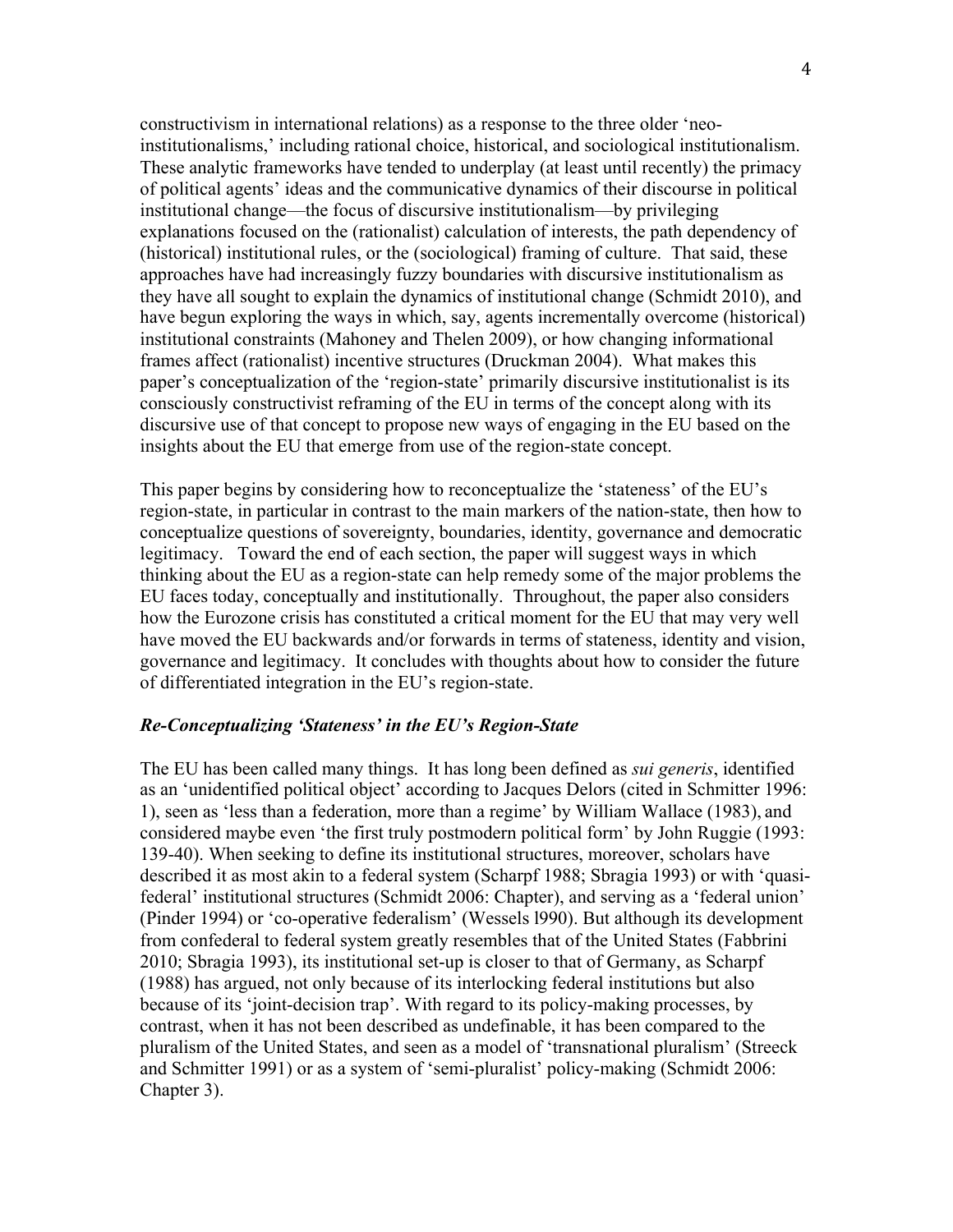Moreover, when 'empire' became a new way of conceptualizing nation-states through their activities in the world, most notably with critiques of the American 'empire' (Bacevich 2004) or revisionist panegyrics to former empires such as the British (Ferguson 2003), a number of theorists of the EU also took this up. The EU has most notably been portrayed as a 'neo-medieval empire' (Zielonka 2006), which nicely evokes the indeterminateness of the EU's borders—their fuzziness and highly porous nature but does not do justice to its formalized internal governance system and the hardness of its rules, which contrast greatly with the softness the neo-medieval empire concept suggests. Alternatively, the EU has been discussed as a 'Cosmopolitan Empire,' with emphasis on its normative projection of values (Beck and Grande 2007). It has additionally been conceptualized as a future republic (Collignon 2004) or a future superstate (Morgan 2006), both of which are admirable pleas for possible futures.

My own conceptualization departs from all of these, in that it suggests that the EU is already a region-state, characterized by shared sovereignty, variable boundaries, composite identity, highly compound governance, and fragmented democracy (Schmidt 2004, 2006: Chapter 1). There are those who might argue that by using the term 'state' for the EU, however modified, I run the risk of concept stretching (e.g., Anderson 2009). But although my use may indeed alter the concept of the state, this is not the concept stretching that Giovanni Sartori (1970) famously critiques. For Sartori, political scientists err when they take a term used in one context and stretch it to apply to another. This is not what I am doing. Rather than conceptual stretching, I am engaged in conceptual innovation, by defining a new and as yet un-named political-institutional entity beyond the nation-state (see discussion in Schmidt 2004, 2009). This is in essence about taking a concept that has been used in the past to reflect different and changing realities, from city-state to nation-state, and re-conceptualizing it to frame a new reality without necessarily rejecting the previous concepts. Thus, the concept of 'state' *tout court* could be defined very broadly as any organized community living under one political authority. Adding an adjective—whether city, nation, or region—refines that definition.

Calling a political entity a 'city-state' denotes the political authority of an organized community living in a small (urbanized) geographical area at a given time (the Renaissance to the 19<sup>th</sup> century for the most part). Calling a political entity a 'nationstate' takes us to another level, since the term was applied to political authorities with similar state-like qualities operating in communities covering a much larger geographical area that also constituted a 'nation' because united by common identity (at least in theory, since identity remained highly contested historically in most nation-states long after territorial boundaries were notionally fixed). To this we need to add the special status conferred in international relations on the nation-state by the Treaty of Westphalia, which consecrated the state with certain qualities, including sovereignty and nationhood. Calling a political entity a 'region-state' is therefore yet another way of recasting the definition of 'stateness' to cover an even larger geographical area, as a region dominated by nation-states that choose to pool sovereignty.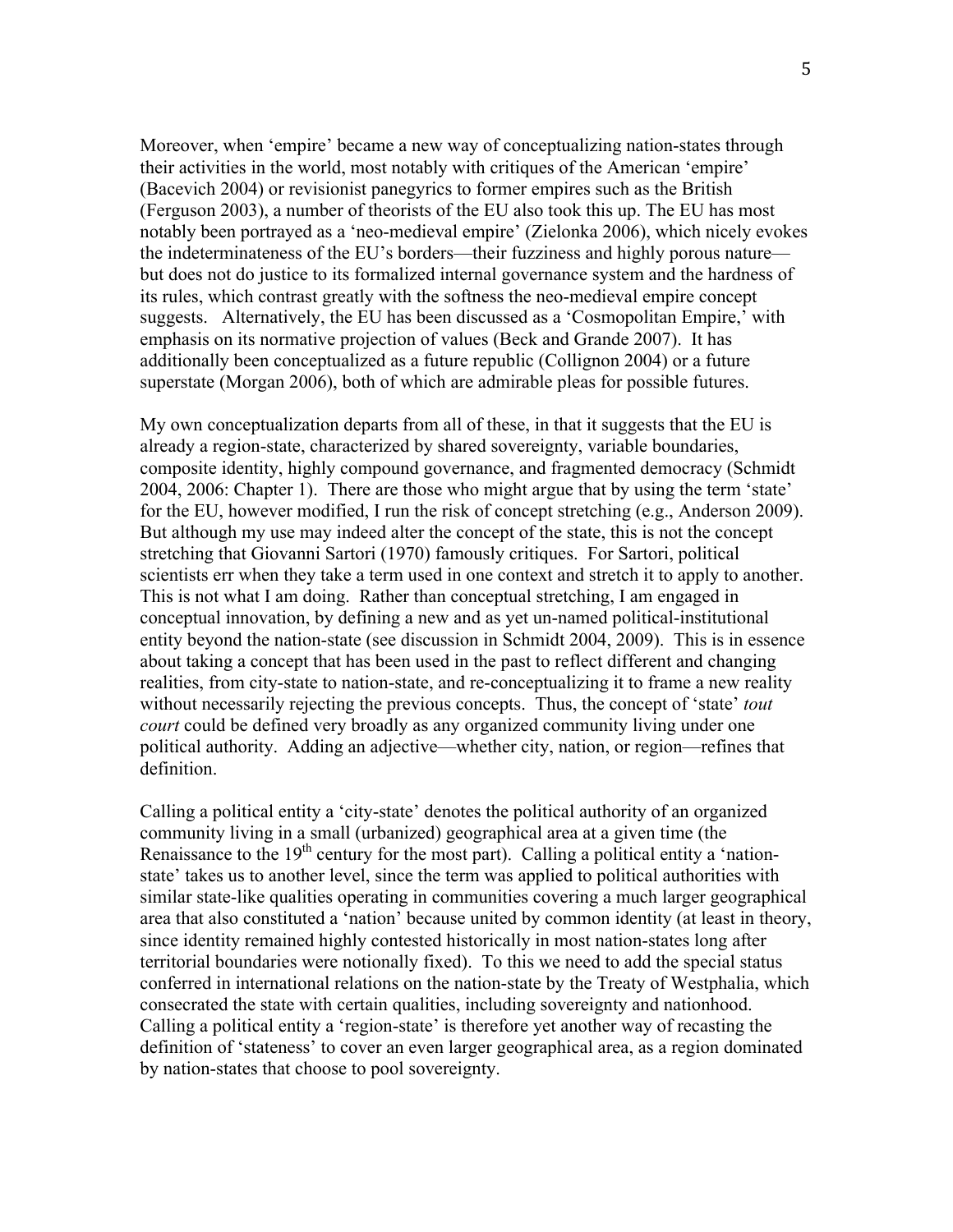When thinking about the region-state, therefore, we need not limit ourselves to the EU but could see other regional unions of nation-states as potentially developing regionstates, like Mercosur or Unosur, the Asia-Pacific Economic Cooperation (APEC) or its successor, the African Union, and possibly even the North American Free Trade Association (NAFTA). In doing this, building upon the discussion in the introduction to this volume, I could be seen as taking a more nomothetic approach to the concept in order to speak to the larger fields of comparative politics and international relations rather than European Studies alone. That said, in a more idiographic sense, we also need to point to the fact that for the moment, only the EU constitutes a region-state. It is unique in its progress toward shared sovereignty and joint control over so many sectors that remain exclusively the domain of the nation-state in these other regional organizations.

But what then is the definition of the 'state' to use for the region-state? Weber's classic conceptualization of the 'state' as holding a legal monopoly over the use of force in its own territory may very well define a nation-state, but it does not a region-state—or at least not this region-state. The EU, far from having a monopoly on the use of force, depends upon its member-states for coercive power, whether national armies reorganized into European battle groups for rapid reaction outside the EU, national police and special forces drafted into action within the boundaries of the EU to fight crime and terrorism, national bureaucracies prompted to implement transposed EU directives, and national judges primed to administer and enforce EU law. Thus, rather than the coercive powers of a state, the EU has 'normative' powers that nonetheless lead to action (and are therefore performative), in that national courts have come to accept the legitimacy of ECJ judgments and their obligation to enforce even (or especially) against their own government (doctrine of supremacy, etc.). This norm-based power is at the basis of EU decisions in every realm, in that the member-states accept their obligation to obey. Notably, this is because the EU *is* its member-states, and the two can't really be separated other than semantically (see Bickerton 2012).

The nature of the state at the supranational level is quite different from that of the nationstate not only in terms of differences in the exercise of power but also in terms of its framing of citizen's lives. If the nation-state in the  $20<sup>th</sup>$  century can be seen as increasingly 'caging' citizens, then Europeanization, much like globalization, could be seen as a kind of 'de-caging' (Mann 2012). The difference between the two forces is that whereas globalization has remained a force for opening up the nation-state, with comparatively little reregulation at the international level, Europeanization has reenclosed citizens in a larger whole in a wide range of areas. This could be seen as liberating citizens from the constraints of their national state, e.g., through borderless travel, protections in terms of work conditions and human rights, and so. But it could also be seen as further constraining citizens through a more rigid kind of EU re-caging, given the emphasis on 'norms' and rule of law and, in the Eurozone crisis, on EU rulesbased requirements with regard to national spending patterns that have an impact on citizens' pensions and benefits.

# *Conceptualizing Sovereignty in the EU's Region-State*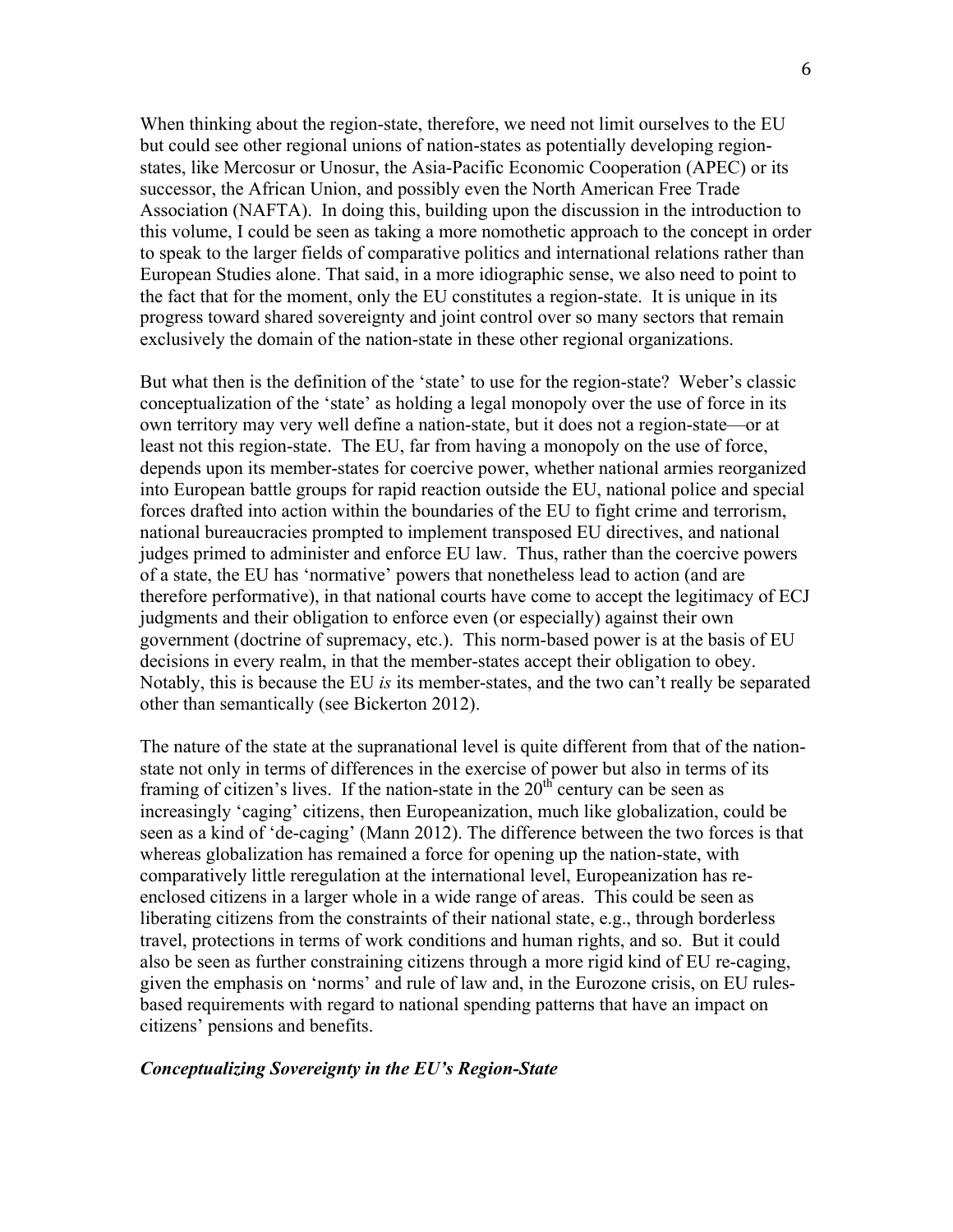The most significant attribute of 'stateness' for nation-states has to do with their indivisible sovereignty. The EU lacks this attribute given a sovereignty shared with its nation-state members and boundaries that are variable in both in terms of territory and policy. Region-state sovereignty is therefore must more a process than a constant. But it is a process that affects not only the EU level but also the national. The EU not only has nothing close to the sovereignty of a nation-state, it has also altered the sovereignty of its nation-state members by transforming them into member-state nations. As Bickerton (2012) shows, European integration is best understood as a complex process of state transformation from nation-state members into member-states that involves the reconsideration of national sovereignty in European nation-states in the context of growing Europeanization and globalization.

Instead of the nation-state's indivisible sovereignty, moreover, the EU has a shared sovereignty in which member states 'pooled' their sovereignty in the process of European integration by agreeing by treaty to share certain responsibilities that in the past were the purview of individual nations alone (Keohane and Hoffman 1991). Here, as authority has drifted upward in the process of European integration, as the countries making up the EU have moved from 'sovereign nations' to 'member states' (Sbragia 1994: 70; Bickerton 2012), the EU itself has been transformed from a federation of sovereign nations to a new kind of regional sovereignty. Such sovereignty depends not only upon the EU's recognition from the outside, from other sovereign nation states, but also upon its acceptance on the inside, by its member states, policy area by policy area.

Notably, the EU on its own has none of the traditional attributes of nation-state sovereignty as defined by international relations theorists—whether international recognition from other states via 'international law' sovereignty; autonomy with regard to the exclusion of external authority via 'Westphalian' sovereignty; control over activities within and across their borders via 'interdependence' sovereignty; or exclusive power to organise authority within the polity via 'domestic' sovereignty (Krasner 1999). But it shares these to varying degrees and in various ways with its member-states, even as its member-states accepted limits to all four types of their own nation-state sovereignty in exchange for the gains that have come from the exercise of collective power and authority and the achievement of joint goals. For example, in international trade negotiations, EU member-states gave up their individual recognition by other states when they agreed to have their interests represented by the EU commissioner for international trade. In the monetary arena, most ceded their autonomy of decision-making to the independent authority of the European Central Bank while more recently they have also given up their budgetary autonomy to the European Commission in the context of the European Semester review exercise. In the Single Market, moreover, all member-states gave up individual control over what goes on in the national territory by agreeing to joint action initiated by the Commission. In addition, across policy areas EU member-states have given up their exclusive authority to organize the polity by accepting the precedence of EU institutions in setting policy and in judging compliance in an ever-widening array of domains. Most importantly, although such giving up of sovereignty is sometimes contested in practice, thereby attesting to the contingent nature of such 'regional' sovereignty—as when the French and Germans pushed a change in the deficit spending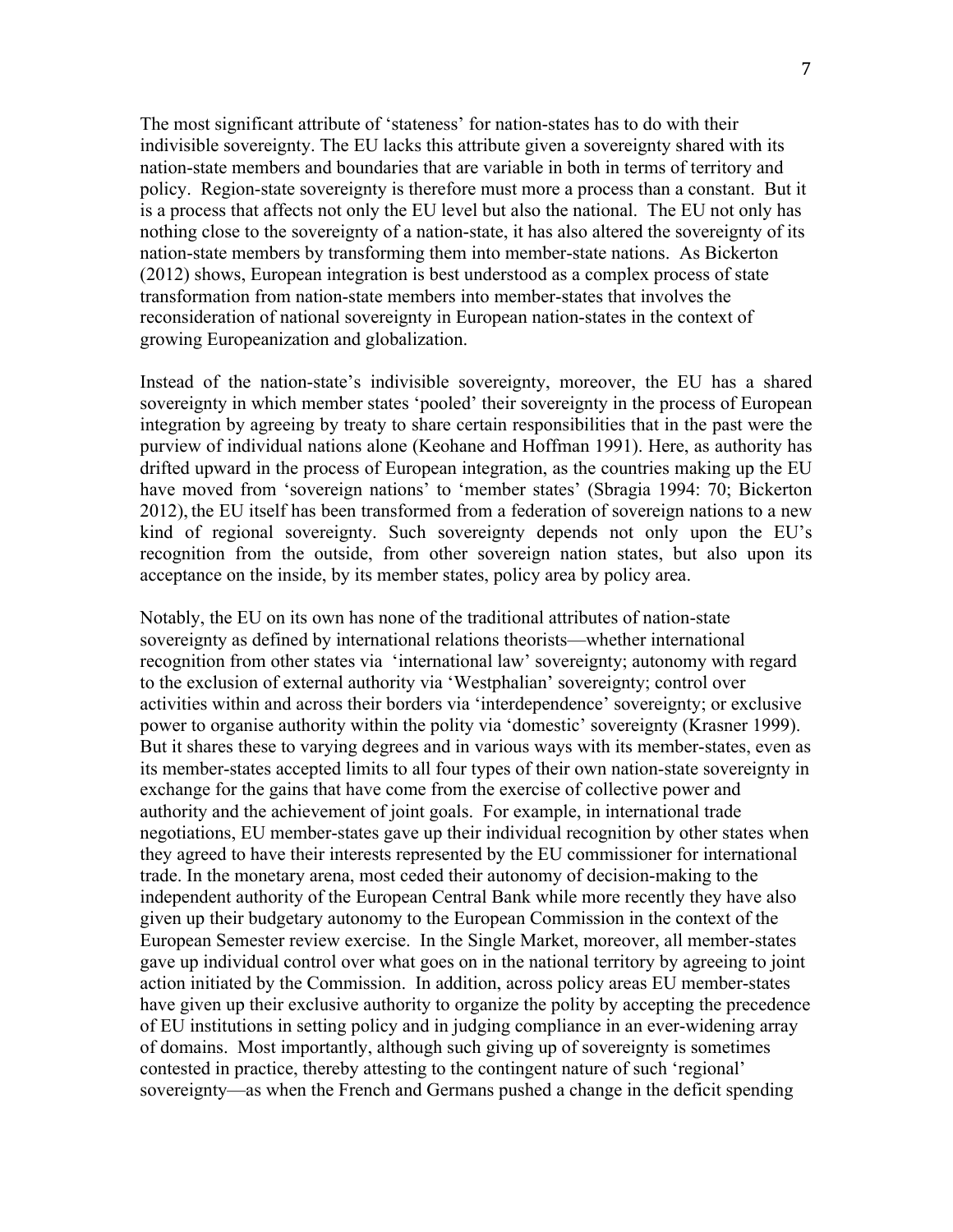criteria of the Stability and Growth Pact in the mid 2000s—the general principle has been consecrated (see discussion in Schmidt 2004, 2006, Ch. 1). Just consider the current respect for the rules governing the Eurozone, including the 'six-pact,' the 'two-pack,' and the 'fiscal compact,' which constitute the most serious incursions yet not only on traditional nation-state sovereignty but also on legitimacy since they give the Commission oversight over member-states' budgetary decisions, even before national parliaments get a chance to consider them (Schmidt 2015).

As a result, contrary to theories about the EU 'strengthening the state' (Milward 1992; Moravcsik 1994), the national 'state' has lost not only autonomy (Westphalian sovereignty) and control (interdependence sovereignty) but also internal authority (domestic sovereignty). Even if state executives remain at the center of EU treaty negotiation, EU supranational actors—including the ECB, ECJ, and Commission—have gained major powers over national executives in a range of areas while societal interests and subnational authorities have increasingly made their voices heard during the more everyday EU policy-making process at the same time that the ever-growing number of regulatory agencies at both EU and national level have also taken over from the state executive in an increasing number of policy arenas.

Thus, in the terms of realist international relations theory, the EU member-states' notionally 'indivisible' sovereignty could be described as increasingly 'divided' or shared through the transfer of nation-state competencies to different EU institutions. In the terms of more constructivist IR theorists (e.g., Biersteker 1999), however, the EU could instead be seen as constituting a new kind of shared regional sovereignty. This regional 'sovereignty from the inside' has depended upon the internal acceptance by memberstates over time, and at different times, as the product of continuous negotiations among member-states and with EU institutions over when, how, and in which domains to allow decisions to be taken at the EU level. Regional 'sovereignty from the outside,' in contrast, has depended upon the continual adjustment by other sovereign nation-states to the EU's internal processes of regionalization. In this sense, sovereignty is not just socially constructed but also 'relational,' since it is realized 'through participation in the various regimes that regulate and order the international system' (Chayes and Chayes 1995, p. 27—see also Schmidt 2006, p. 13).

## *Conceptualizing Boundaries in the EU's Region-State, Within and Without*

While the EU's region-state sovereignty is in a constant process of adjustment, so are its boundaries within member-states and across them as well as beyond the current memberstates. Within the EU's member-states, most significant for their nation state integrity is the fact that, as Bartolini (2005) has argued, European integration has led to a 'process of nation state boundary transcendence, resulting in a process of de-differentiation of European polities' after a history of five centuries of progressive differentiation into nation states. This goes all the way from competition policy and state aid to the very boundaries of the welfare state, as Ferrera (2005) has shown, despite the clear lack of EU jurisdiction in this area. This boundary de-differentiation between the EU and its nationstate members has created variability not only within the EU—as member-states differ in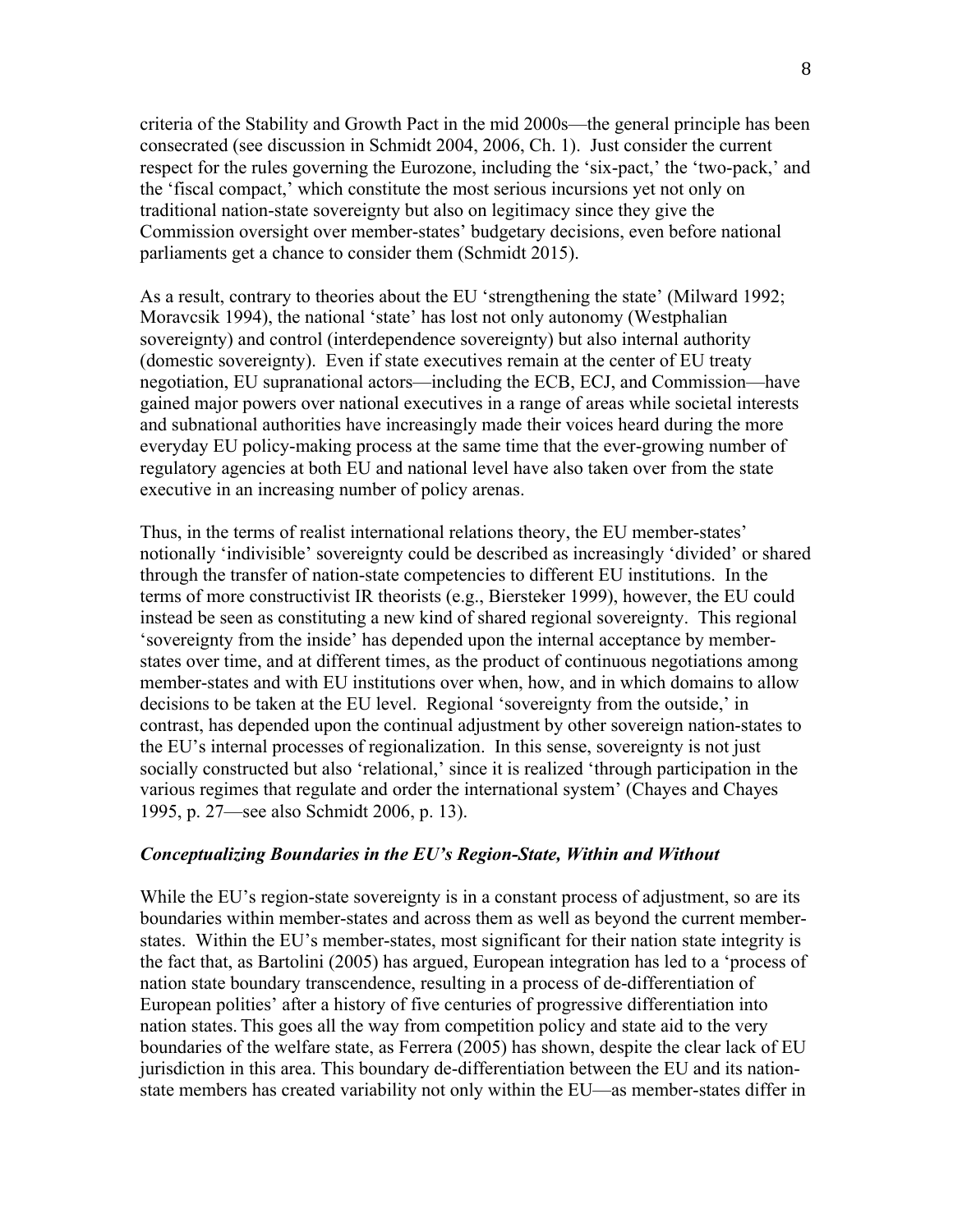their membership in EU policy communities and themselves become more regionally differentiated—but also between the EU and its neighbours.

## **Boundary Variability within the EU and its Member-States**

The fruits of nation-state boundary transcendence could arguably also be seen in the rise of sub-national regional movements for independence, encouraged to go it alone in the European Union by their state's loss of control over many state-defining areas in the belief that they would do better apart—as a 'nation' as well as a state. This has been most notable recently in the cases of Scotland and Catalonia. But even without such movements, a process of 're-scaling' has been in progress in which the regions have become spaces for the further differentiation of the nation-state 'from below,' by constituting a new meso-level of policymaking, political activity, and cultural expression that makes for increasing diversity within as well as between the member-states (Keating 2013). Across the member-states, then, de-differentiation results from pressures from above, at the EU level, and from below, at the regional.

All of this makes for a EU that is itself highly differentiated internally—which is only further complicated by the fact that the EU's boundaries remain unsettled. Instead of the nation state's notionally fixed boundaries, the EU's region-state boundaries are variable not just in terms of geographical borders but also in terms of participation in different policy sectors. Not only do we not know where the EU's finalité will be – will it stop at the Balkans, the Ukraine, Georgia, Turkey? But the EU's policies other than those related to the Single Market also have highly variable geometry – whether Schengen borders (minus the UK and Ireland but with Norway, Iceland, and Switzerland), Common Security and Defense Policy (without Denmark but with the participation of Norway in the Nordic Battlegroup and with all members being able to opt in or out), the Charter of Fundamental Rights (with opt-outs for the UK and Poland), even freedom of movement of workers, which excluded Romania and Bulgaria until 2014 (and for which the UK is now demanding an extension), and of course the Single Currency, which now includes18 out of 27 member-states, the rest of which have either permanent opt-outs (UK and DK), are resistant but without opt-out (Sweden), or are eager but not yet ready to opt in (the other CEECs).

This country-based policy-related variability is likely only to increase over time given the possibilities for even more differentiation allowed by the Lisbon Treaty through 'permanent structured cooperation' in the defense and security policy arena and 'enhanced cooperation' in all others. 'Permanent structured cooperation' permits the greatest variability, since it enables any number of EU member-states to agree to deeper integration of their military capabilities and engage in joint military operations subject, of course, to their obligations under the various EU and NATO Treaties. It was also intended to enable member-states to create coalitions of any size under the umbrella of Common Security and Defense Policy (CSDP). But with the failure of any significant development of CSDP, with member-states mobilizing under the banner of the UN or NATO or going in on their own with the help of the US and, belatedly, other European countries (e.g., France in Mali), permanent structured cooperation has yet to become a permanent feature of EU military deployment (Howorth 2014).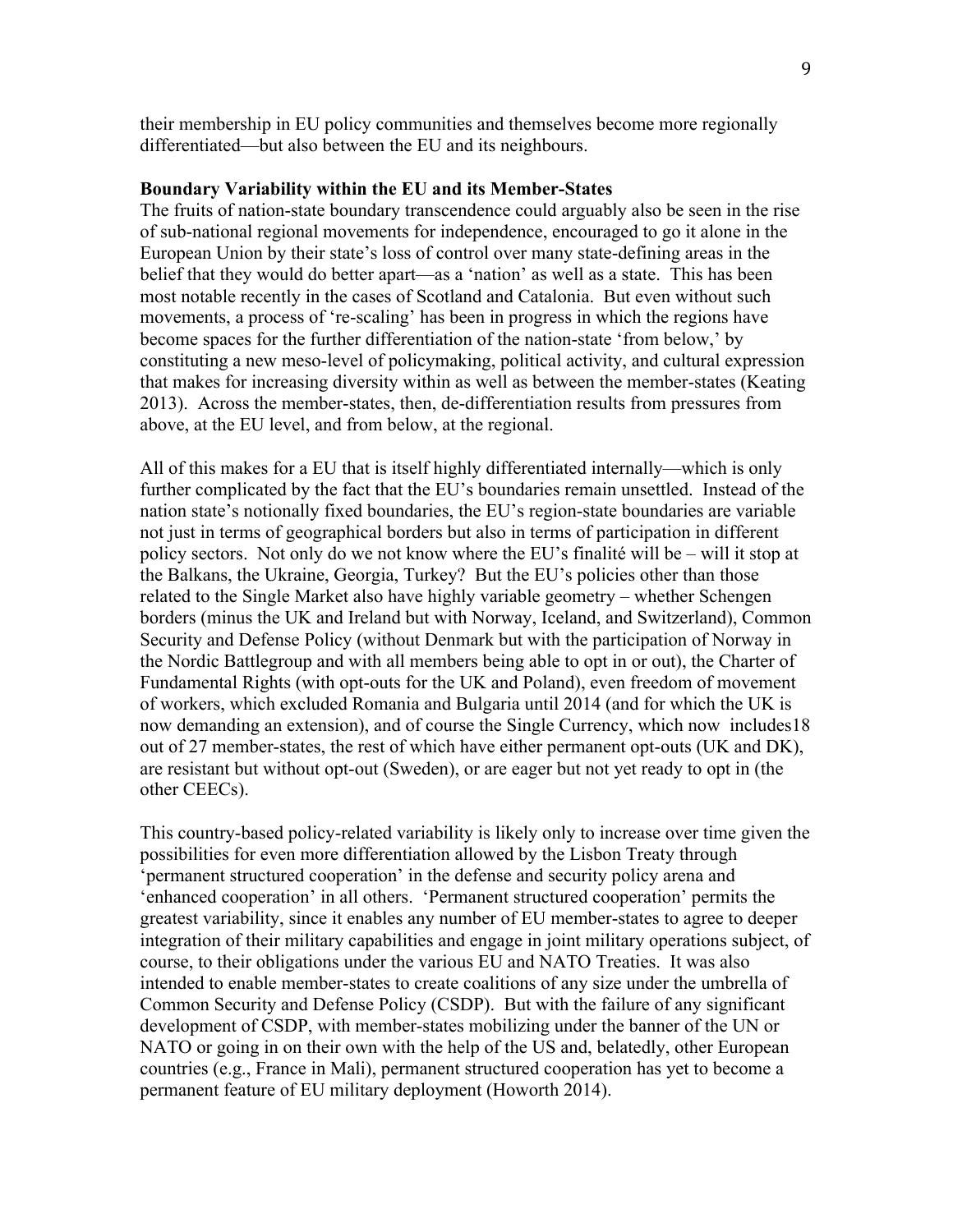'Enhanced cooperation' has surprisingly turned out to be a more promising vehicle for positive variability, despite the fact that it requires at least nine participant member-states, with authorization by the Council to be 'a last resort' decision when the Union as a whole cannot attain those same objectives within a reasonable period (Treaty of Lisbon, 2007/C 306/22/2). Enhanced cooperation has already been used in one area, in the divorce of cross-border couples, which was the result of EU member-states' frustration with the obstruction of liberal countries like Sweden and conservative countries like Malta (which does not recognize divorce). It is also in process with regard to the harmonization of one kind of fiscal policy—the financial transaction tax. But it could and should be used more extensively in the future, say, to allow for the creation of 'immigration zones' that group together countries with similar immigration or asylum policies, for example, the CEECs, the Mediterranean countries, and Continental Europe; or even for the creation of 'pools' for health care provision among countries sharing borders (Schmidt 2009).

The fact that enhanced cooperation was even agreed in the Lisbon Treaty also signals member-states' acknowledgement that a high degree of differentiation without integration—even fragmentation—remains the norm in a wide range of policy areas. Although monetary policy and the rules of fiscal discipline represent areas of increased convergence, defense and security is not the only area characterized by continued divergence and stagnation. Transport, communications, and infrastructure have also seen minimal integration or forward movement. Worse yet, however, are areas such as energy and the environment as well as migration, mobility, and asylum, which are subject to fragmentation and the risk of disintegration (Tocci 2014). The problem here is that continued differentiation without integration also undermines EU capacity to deal with challenges that the member-states themselves cannot solve on their own.

#### **Boundary Variability between the EU and Neighboring Non-Member Nation-States**

Differentiated integration is also increased by the presence in the EU's region-state of 'outside insiders' like Norway, Iceland, and Switzerland that participate in the Single Market as well as in a range of other EU policy communities such as Schengen and ESDP but don't have a vote. It is complicated by initiatives like the Bologna process for higher education harmonization, which was set up outside the EU by EU member states, includes most member states (but again not the UK) as well as many non-EU states across Europe, and was aided financially and administratively by the Commission. Differentiated integration was only further extended by the Eastern Partnerships and other 'Neighborhood' policies which by now involve deep and comprehensive free trade agreements, gradual integration into the EU economy, 'mobility and security pacts,' and the promotion of democracy and good governance.

The question of membership for countries on the periphery remains of special concern, in particular given the increasing geo-political tensions. One possibility would be to think of this in terms of 'graduated' membership. With this conceptual lens, membership would no longer be just a long term matter of 'in' or 'out' but also a shorter term question of 'in which areas' or 'out of which areas', once certain basic requirements are fulfilled, including the establishment of democratic practices, respect for human rights, and a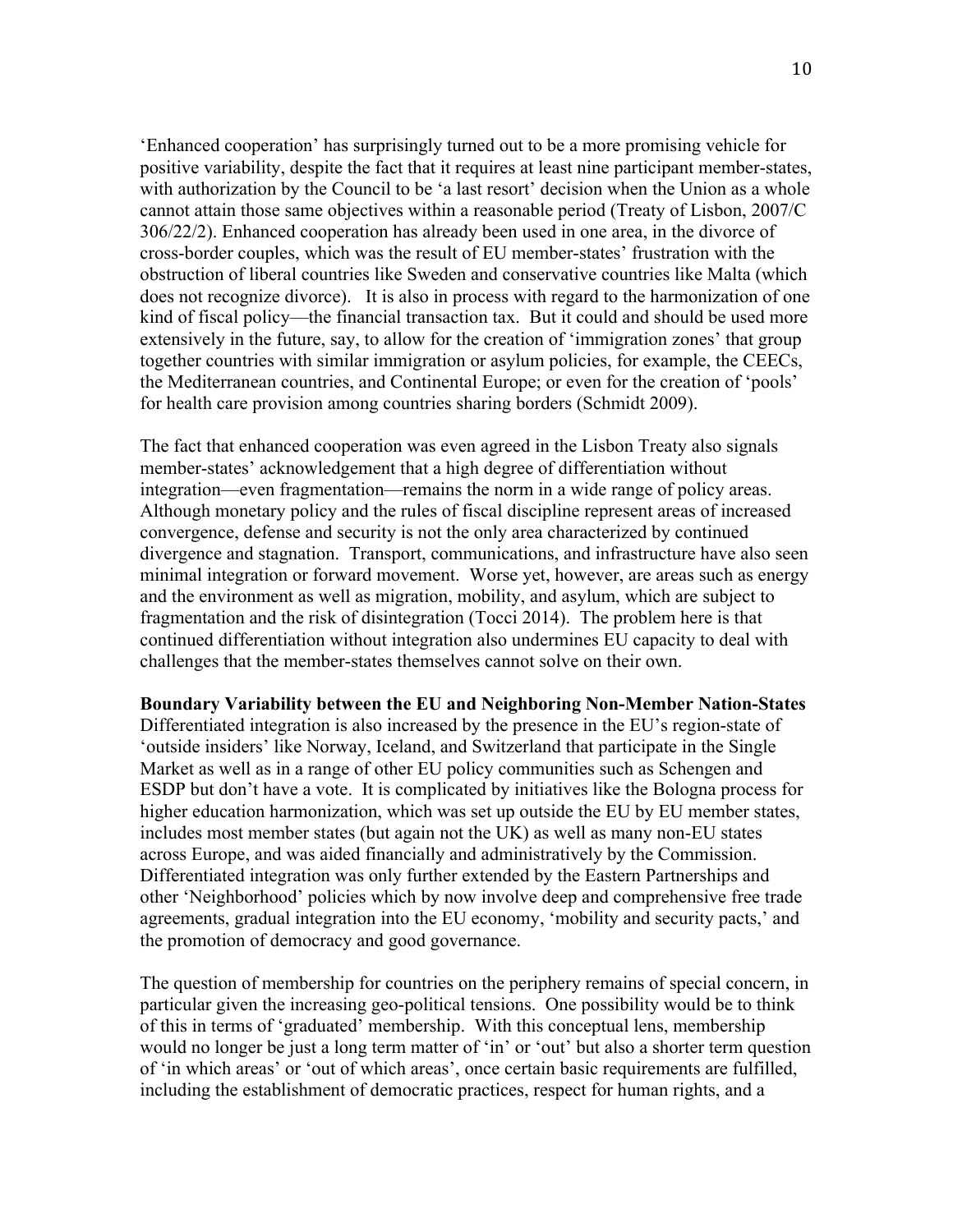commitment to free markets. Graduated membership could be a spur to countries on the EU's borders to continue to liberalize and democratize, thus enabling the EU to maintain its 'power of attraction' (Leonard, 2005), which could be lost if it fixed its borders at any given point. Graduated membership would also ensure socialization into the consensual policymaking style of the EU as well as better compliance with EU rules, serving to avoid some of the problems with accession of some CEECs. Importantly, rather than a slippery slope, graduated membership should be seen as more akin to a long and winding road which gives both EU member-states and prospective members the time to get to know one another by engaging with one another as equals in one policy area after another—instead of as principal and supplicant—leaving both the time to decide whether they want continued accession into more and more areas or not (Schmidt 2009).

But such graduated membership would only be attractive to prospective members, as well as to outside insiders, if it were to come with institutional voice and vote in the sectors in which they participate. This inverts Prodi's promise to the neighbors of 'everything but institutions,' since the institutions need to come with policy participation, and both gradually. Otherwise, for countries in the EU's periphery, why try to meet the criteria demanding significant democracy and market opening when neighborhood policy allows entry into the European market with criteria that are more exhortatory than real with regard to democratization? And for countries like Norway, Iceland, or Switzerland that already participate in the Single Market in myriad ways, what is the value-added of graduated membership if they do not have a voice and a vote in the areas in which they participate (Schmidt 2009)?

In short, membership in the EU need not be an all or nothing proposition. Beyond certain basic membership requirements—being a democracy that respects human rights and participates in the Single Market—member-states have already come to pick and choose the policy 'communities' or clusters of which they wish to be a part. Member-states simply need a lens through which to come to see the nature of differentiated membership in the EU, and to realize that deeper integration is likely to go forward through increasingly variable policy communities.

That said, graduated membership with an option to join in the medium term is no longer as feasible for some countries as it may have appeared only a few years ago. However much countries in the eastern periphery might benefit from graduated membership in the EU, in terms of the democracy enhancing aspects as much as the economic, a range of new considerations arguably rule out anything more than a 'privileged partnership.' In the cases of the Ukraine and Georgia, geopolitical considerations involving Russia are the main obstacle. For a country like Turkey, a gradual accession process might have helped avoid the disillusionment that had already come from long drawn out hard-bargaining accession negotiations led by the Commission, the ever-present future possibility of veto (by Austria or France), and the ever-growing volume of the *acquis communautaire* negotiated without it (Schmidt 2009). But Turkey's slide backwards—in terms both of democratic norms under Prime Minister and then President Erdogan and of its general slowdown in closing chapters in the accession process—suggests that it may continue to remain in limbo, refusing any talk of a 'privileged partnership' as too little too late while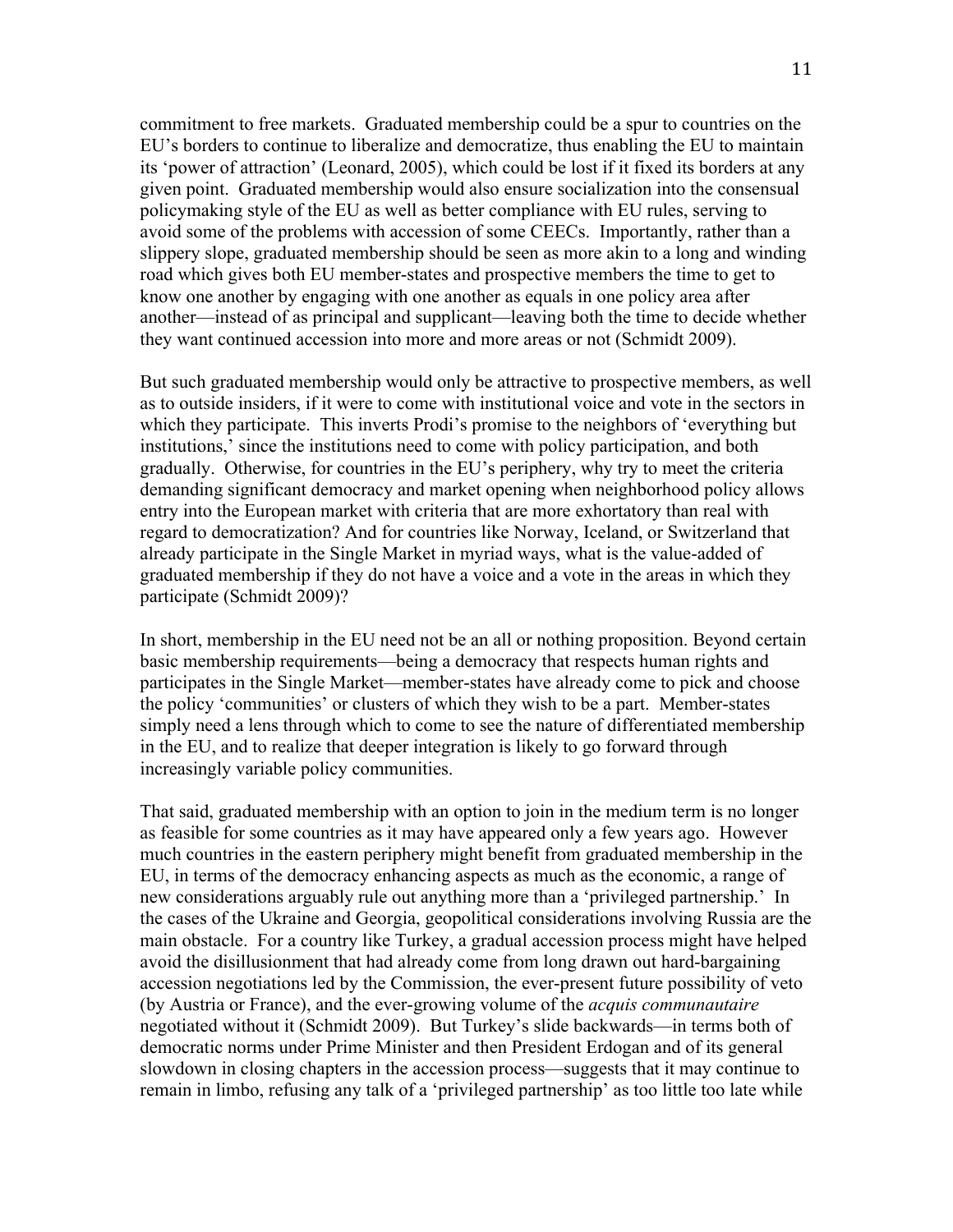not doing the necessary. This suggests that in addition to active graduated memberships, there may be ones that remain frozen, at least for the foreseeable future.

But with all these different forms of membership—full and potentially 'graduated' along with the increasingly variable boundaries across policy areas, all of which diminishes traditional notions of national sovereignty, how does the EU region-state hold together in terms of identity and how can it govern legitimately?

#### *Conceptualizing Identity in the EU's Region-State*

Unlike the nation state, which tends to have a coherent identity, the identity of the EU region-state is composite. EU citizens have different senses of identification with the EU while elites have different visions of what the EU is and should become. Eurobarometer polls have shown time and again that European citizens maintain a stronger identification and sense of belonging within the member states than with the EU, even though close to a majority have a composite European identity, with the European second to the national. Member-state elites have very different visions of what the EU should be institutionally, how it should regulate the economy, how far it should enlarge in terms of territory, and how it should act in the world. These divide into discourses about the nature of European integration, whether as a borderless free market or a bordered values-based community, and the EU in the world, whether as principled, rights-based actor or as a strategic actor 'doing international relations differently.'

#### **EU Identity versus Nation-State Identity and its Construction**

EU identity is nothing like that of a nation-state, since it lacks the nation state's 'thick identity' in terms of a shared sense of collective identity and loyalty, meaning 'the kind of homogeneity of the organic national-cultural conditions on which peoplehood depends' (Weiler 1995). However, national identity is not just a question of 'being' but of 'doing' through national political, economic, and social structures and activities that build a sense of belonging (Howorth 2000). Even though the EU's 'being' may be quite weak, its 'doing' is strong, given how much member states have engaged in building the EU through policy-making in an ever-increasing number of domains. A political community need not be based primarily on ethno-cultural identity but rather, as Habermas (1996, p. 495) argues, on 'the practices of citizens who exercise their rights to participation and communication.'

The major problem for the EU's identity, however, is not so much its being or its doing as its 'saying', because the EU depends upon the member states to speak for it. This they have done this neither very well, given widespread blame-shifting and credit-taking on policy issues, nor very much, given silence on the 'polity' issues (Schmidt 2004, 2006). Moreover, 'saying' anything about Europe competes with national identity-building, which is something in which the national state has naturally always taken an active role, by constructing an 'imagined political community' using mass communication, mass education, historiography, and conscription to consolidate the nation (Anderson 1991: 6- 7). Much of this is missing in the EU, despite its attempt to use some such tools, with symbols such as the European passport, European license plates, the European flag, the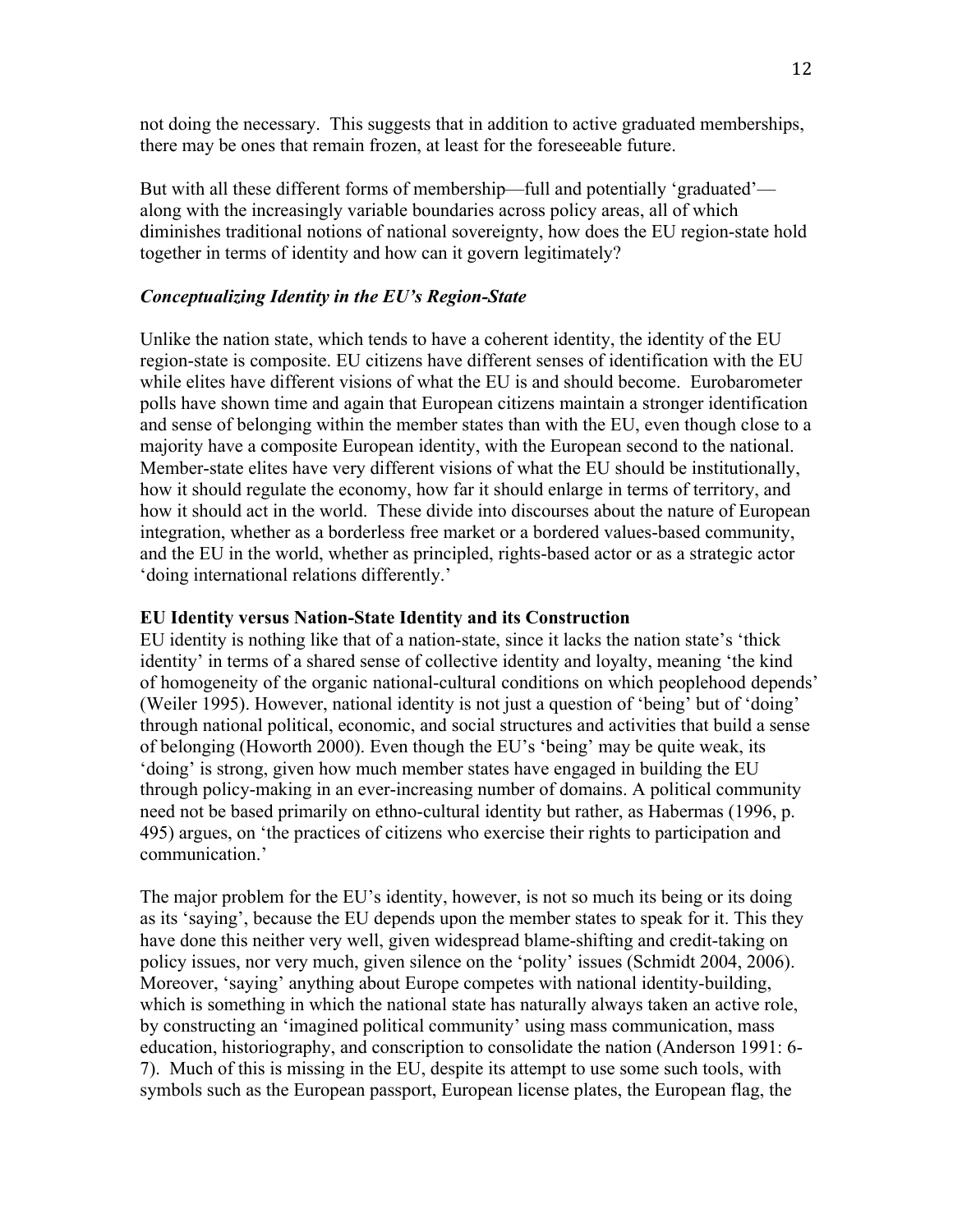European anthem, and the euro, as well as various citizen exchange programs and academic projects (Shor 2000; Sonntag 2011).

The EU has been less successful than its member-states in building identity not only because it depends in large measure on its member-states to build a sense of Europe but also because it is imagined mainly through the different lenses of national identity and purposes, with the Europe represented in the public imagination portrayed differently in different member-states, given their very different senses of identity in the EU (Risse 2010). These identities have been forged over the course of their membership and reflect such things as the conditions and history of their accession, the patterns of their participation, their ideas about the country's role and place in the EU, their relative economic power and political clout in the EU, their size as a small or large member state, and their views of the impact of the EU on nation-state identity. National identities, in the sense of national frames based on history, culture, and interests, also have a significant impact on how member states construct their identities in the EU (Diez Medrano 2003; Risse 2010; Schmidt 2012).

National political elites, who simultaneously act as EU policymakers have played a key role in articulating visions of the EU that have had a major influence on public perceptions, especially during the early years of the 'permissive consensus' up until the 1990s. Since then, these elites' discourses often reflect the greater contestation coming from an increasingly 'constraining dissensus' (Hooghe and Marks 2009), in which divisions over the EU as well as, more generally, between more open and closed views of Europe and citizenship have been growing (Kriesi et al. 2008). The media have also played a major role in mediating between elites and citizens, and in particular in shaping public opinion on the EU through what and how they report and comment on the EU (Koopmans and Statham 2010; Risse 2010). But how intellectual elites have debated the EU equally affects how both national publics and national elites more generally think about the EU (Lacroix and Nicolaïdes 2010). Social movements also play an increasing role in affecting public opinion and leaders, in particular on issues of great political salience, such as the mobilization against the Constitutional Treaty. European member state elites' discourses have also, naturally, been strongly influenced by past elites' ideas and commitments, whether because of the 'rhetorical entrapment' engendered by previously accepted policy obligations (Schimmelfenig 2001) or the ideational trap resulting from the institutionalized ideas of their predecessors (Parsons 2003).

For all this, a European public sphere has nonetheless been developing, albeit very slowly (Koopmans and Statham 2010), as European publics increasingly concern themselves with issues in other member states, making for overlapping European public spheres rather than a single one (Risse 2010). In this context, the Eurozone crisis could be seen as having accelerated the speed of development of the European public sphere—but not necessarily in a positive way, as it has contributed to the polarization of views across national public spheres, and in particular between Northern and Southern Europe (Kriesi et al. 2012).

## **Elite Discourses on EU Identity**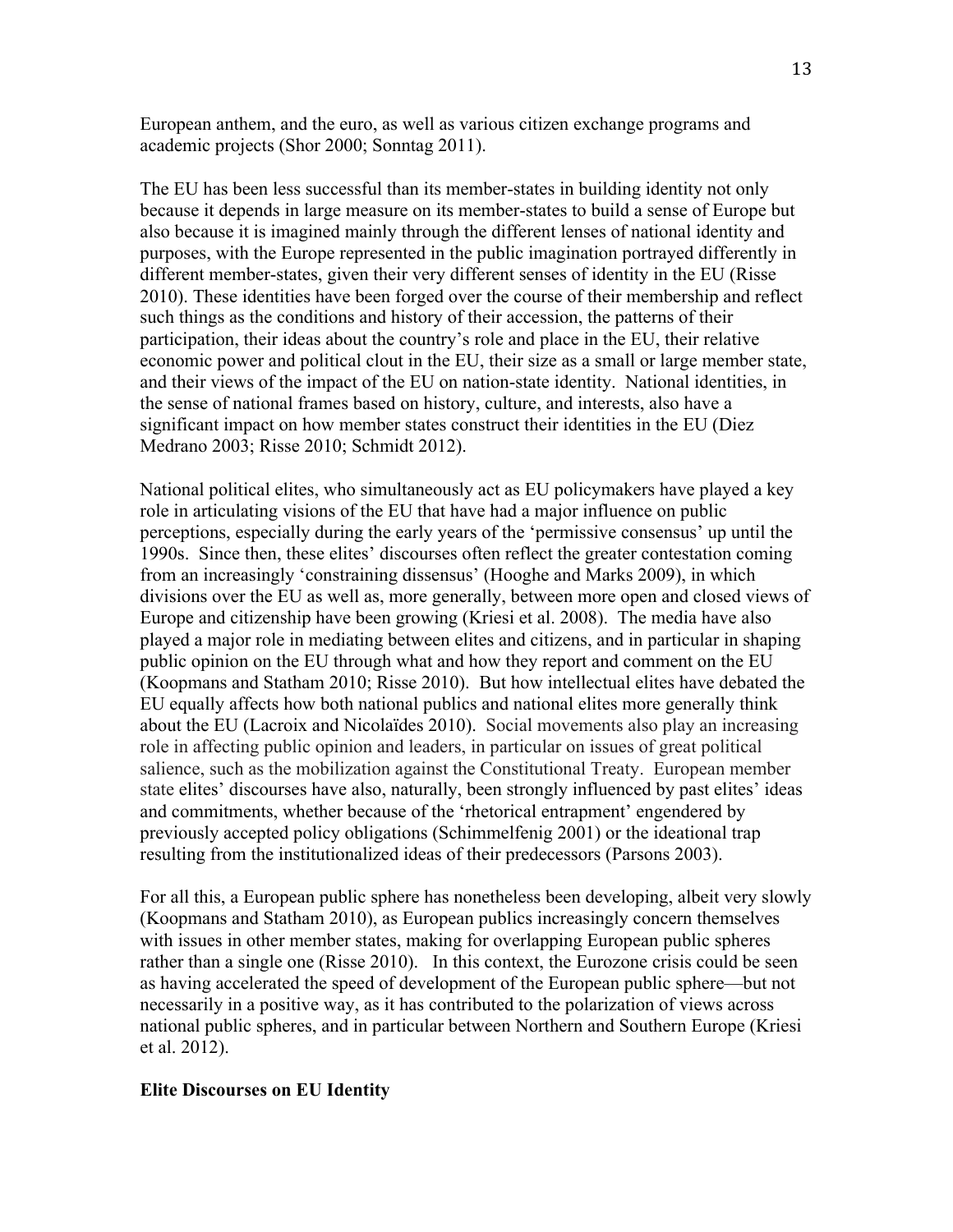Moreover, although EU elites have at least twenty-eight different, nationally based European identities (not to mention the further divisions within countries), their visions of the EU very generally fit into one or more of four basic discourses (the first three discourses follow Eriksen and Folsum 2004 and Sjursen 2007; the fourth, Howorth 2007; see discussion in Schmidt 2012). The first two discourses focus on the nature of European integration. They divide between a pragmatic discourse about the EU as a problem-solving entity promoting free markets and regional security and a normative discourse of the EU as values-based community ensuring solidarity. Whereas the pragmatic discourse is largely characteristic of Britain, Scandinavian countries, Central and Eastern European countries (CEECS), and to a lesser extent Ireland, the normative discourse is most identified with France and Germany but also includes the other founding members.

The second two discourses are much more about the purpose of the EU in the world. The principled discourse of the EU as rights-based post-national union promoting democratization is attributable mostly to the Commission and to 'cosmopolitan' philosophers (e.g., Habermas). It is to be contrasted with a strategic discourse of the EU as global actor 'doing international relations differently' through multilateralism, humanitarian aid and peacekeeping. While the former discourse has largely been focused on enlargement and the European 'neighborhood,' the latter discourse for the most part has been about responding to global challenges such as the financial crisis, climate change, poverty and terrorism. It has tended to emphasize the gradual move to a post-Westphalian order based on the rights of individuals as much as the rights of states (Howorth 2007, 2014).

These four elite visions have divided most dramatically on the question of the EU's boundaries (Schmidt 2012). While member-state elites with a pragmatic vision of a borderless free market and security area have promoted 'widening' without seeming end, including enlargement to the Ukraine, Georgia, and even Turkey, under the assumption that the problems of trade and security are best solved by continuing enlargement, those with a normative discourse of a bordered values-based community have favored 'deepening,' with the borders stopping after the Balkans, if that. Notably, some pragmatists have also taken up the principled, rights-based discourse in favor of enlargement (e.g., Leonard 2005), whereas both pragmatists and normativists have adopted the strategic discourse of 'doing international relations differently' in recent years—which for some constitutes another kind of normativity via the EU's 'normative power' (Manners 2002; Laïdi 2008). But that normative power may very well have come a cropper in the Ukraine, where the Commission push to get the country to sign a privileged partnership agreement—whether seen as part of a pragmatist, principled, or strategic vision—has precipitated a major crisis with Russia, and the annexation of the Crimea.

For the moment, member-state leaders continue to remain split on the question of boundaries, in particular as to whether it is to be a borderless free market (pragmatic vision), a bordered values-based community (normative vision), or a border-free rightsbased union (principled vision). But this is where reconceptualizing the EU as a region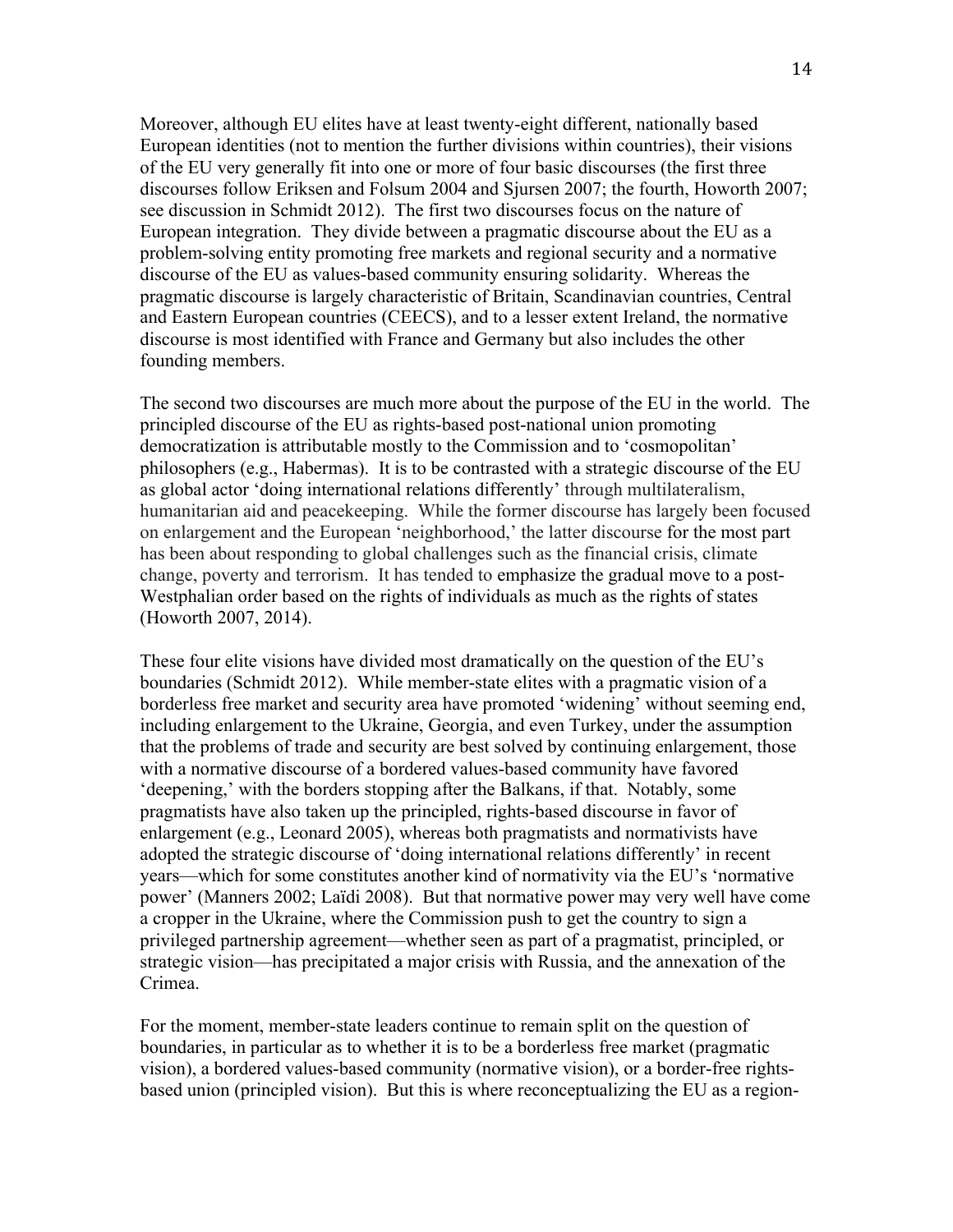state might help. If the EU were seen as made up of overlapping policy communities, with the single market, democracy, and respect for human rights as the underlying unifiers, membership as well as enlargement could be seen as a question of 'in which areas' or 'out of which areas' rather than all or nothing. This makes room for all four visions of the EU: some member-states can belong mainly to the market, or also participate in global action, while others may move toward deeper communities of values in one or another range of policy areas. This would conceivably produce a more open way of conceiving of EU identity with regard to what the EU is and how far it should go.

But this way of envisioning the EU as an entity with multiple identities to reflect the variable boundaries of membership, however useful for general purposes, does little to help to respond to the stress on specific identity constructions that result from the Eurozone crisis. One such construction is exemplified by the split—presented from the dominant Northern European view—as between economically 'virtuous' Northern Europeans whose export-based competitiveness explains their high current account surpluses, versus the 'spend-thrift' Southern Europeans who didn't obey the rules. The story is naturally different from the Southern Europeans' side, who rather see Northern Europeans as failing to recognize their shared blame for the crisis (e.g., the deficits racked up in the South due to Northern lending practices), and as lacking in social solidarity (Schmidt 2014, 2015). This increasing division in economic identity constructions—in which the 'other' now appears to be inside Europe, between groups of member-states, rather than mainly outside—is a result of as much as a challenge to governance and democratic legitimacy in the EU.

## *Conceptualizing Governance in the EU's Region-State*

Unlike nation states that have established governments, the EU's region-state has 'governance' (Kohler-Koch 1996; Jachtenfuchs 2001). This means governing without an established government through multiple authorities in highly complex sets of interrelations with state as well as societal actors at multiple levels in policy areas with different styles of governance. Such diffusion of the EU's governing activities among countless state authorities and societal actors makes for a highly compound governance system (Schmidt 2004, 2006; Fabbrini 2010). This is because the EU is not only multilevel (Marks and Hooghe 2001), since it includes EU, national, and regional levels, it is also 'multi-centred' (Nicolaïdes 2001), as a result of the geographical dispersion of its governing activities, and it is 'multi-form.' This makes for differences in the institutional fit between the EU its member-states, with a differential impact not only on member-state institutions but also on national conceptions of sovereignty and identity.

## **EU Impact on its Nation-State Members**

The multi-form nature of the EU results from the differing institutional designs of its member states, which sit along a continuum from more 'simple' polities in which governing activity tends to be channelled through a single authority (via unitary states, statist policymaking, and majoritarian representation), as in France or the United Kingdom, to more 'compound' polities in which governing activity is more dispersed across multiple authorities (via federal or regionalized states, corporatist policymaking,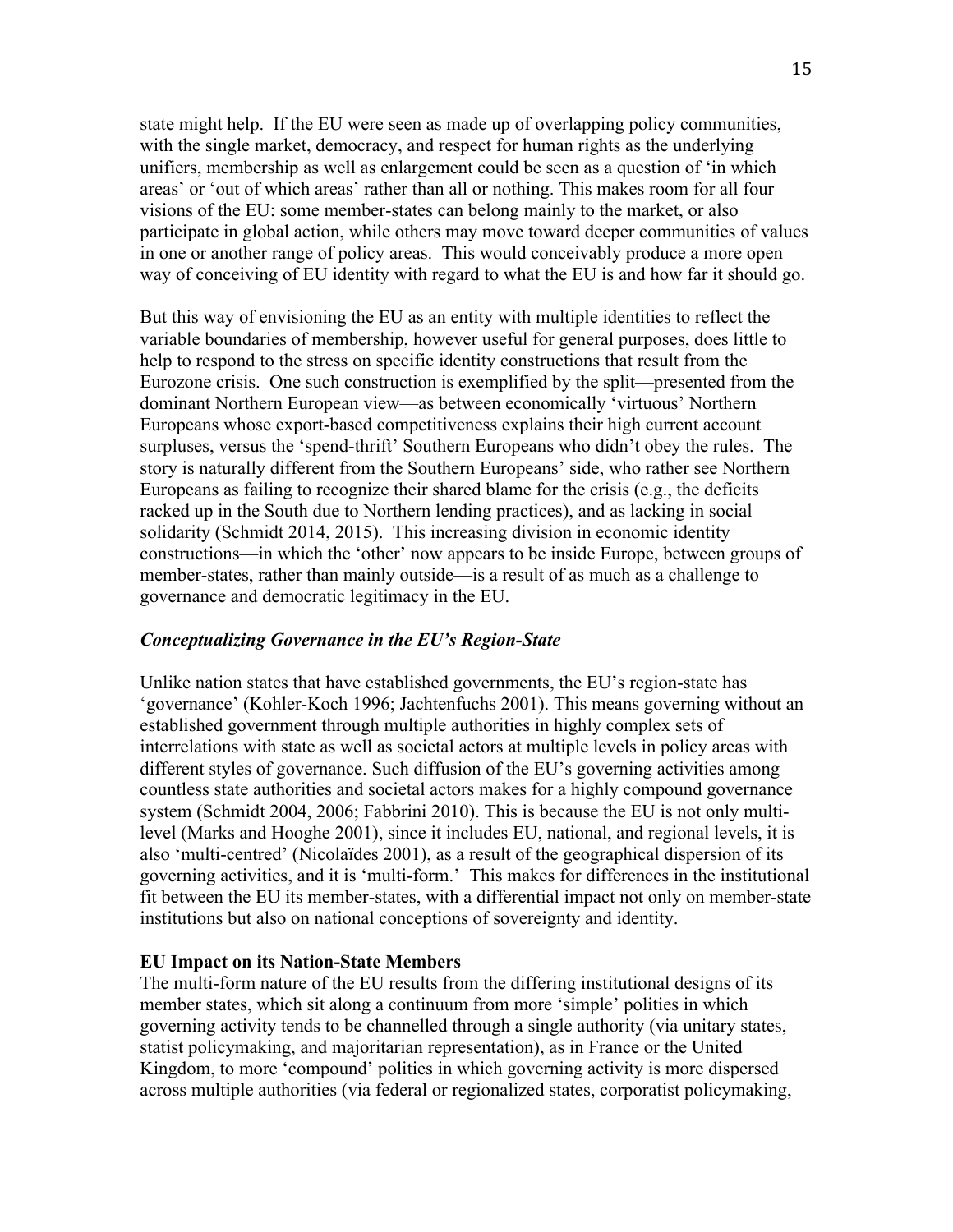and proportional representation), as in Germany and Italy (Schmidt 2006). The impact of the even more highly compound EU is therefore experienced differently by different member-states, depending upon their own institutional configurations.

Very generally speaking, the institutional design of more simple polities enables them to 'upload' their preferences more readily, given the concentration of authority that enables them to speak in one voice in the EU, compared with compound polities in which authority tends to be dispersed both vertically with subnational units and horizontally among different ministries (Schmidt 2006, Chapter 2). However, that same institutional design makes the EU in principle more disruptive for simple polities, by diffusing their traditional concentration of power. This in turn represents a greater challenge not only to national government powers in simple polities but also to their traditional state-focused conceptualizations of sovereignty and identity. In France, for example, the increasing weight of EU governance has represented a threat to the conceptualization of the allencompassing duties of 'l'*État républicain*' as well as to France's notions of its *grandeur*. That said, in practice, compound polities have also had to adapt to the EU institutionally, by righting the disruptions to national balances of power resulting from the reinforcement of executive power at the EU level. But here, this ended up representing less of a challenge to traditional conceptualizations of national governance because compound polities have been able to change institutionally to match their conception of federal balance—as in the case of the German regions as well as the Belgian and Austrian which then followed the German example (Schmidt 2006, Chapter 5).

Institutional design, however, is not destiny. National elites' discourse can serve to deflect or to reinforce the institutionally rooted clash with long-standing national conceptions of sovereignty and identity. Simple polities differ with regard to how they have responded to the challenge. While French leaders, beginning with de Gaulle, have been adept at overcoming the challenges through discourses that presented membership in the EU as an extension of sovereignty by enabling the country to lead politically, which thereby served to reinforce identity, British leaders did little to counter the EU's conceptual challenges to sovereignty or identity. By presenting EU membership as mainly involving economic interests, they left it increasingly vulnerable to attacks from those who lamented the EU's undermining of parliamentary sovereignty and an identity focused on the rights of Englishmen—in particular since Thatcher. The drift in public sentiment, reinforced by an unrelentingly anti-EU mass media, helps explain the increasingly Euroskeptic bent of the population, and the possibility that the promised referendum on membership in 2017 will lead to 'Brexit' (British exit from the EU).

Elites in compound polities have had less to do conceptually to adapt national ideas about sovereignty and identity to the changing realities of deeper EU integration. This includes both Germany, which has always conceived of its system as 'semi-sovereign' and submerged German identity into the European (as a way to leave the past behind), and Italy, which has welcomed the EU as the 'rescue of the nation-state,' and has long had an enthusiastic identification with the EU as one of its founding members (Schmidt 2005, Chapters 2 and 5).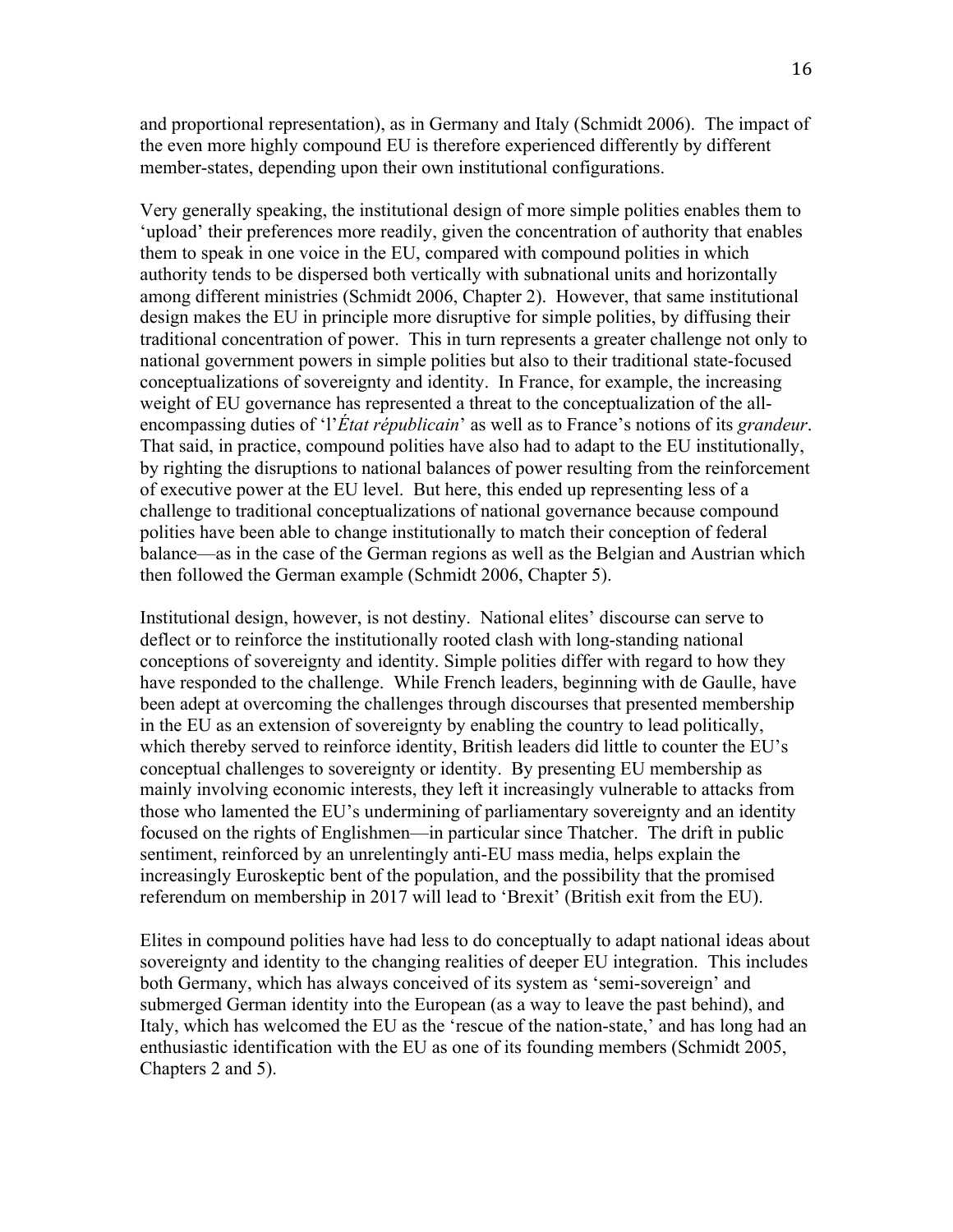For all such countries, however, whether simple or compound, the Eurozone crisis has strained identity constructions and raised questions about loss of sovereignty. This can be seen most clearly in the spectacular rise in euroskeptic and/or anti-euro parties in the past few years: in France, Marine Le Pen's National Front, which was the victor in the EP elections; in the UK, Nigel Farage's UK Independence Party, which also came out ahead in the EP elections; in Germany, the appearance of the AfD and its subsequent victories in regional elections; and in Italy, in the successes of the Five Star movement headed by Beppe Grillo.

## **The EU Region-State's Multiple Modes of Governance**

The impact of the EU on its member-states is further complicated by the fact that the EU has several distinct policymaking styles, all of which differ significantly from anything found in a nation-state. The EU's dominant policy formulation process, the 'Community Method,' involves a wide range of governmental actors (Council, European Parliament, Commission) along with non-governmental actors (mainly business, labor, and public interest groups) in a process of 'joint decision-making.' This process is arguably closest to the pluralism of the United States—in which interests have access and influence in policy formulation while being largely excluded in policy implementation, where the regulatory model prevails. The difference is that the EU policy formulation is less open or political as well as more cooperative because of (apolitical) Commission gatekeeping and management of the process, while regulatory implementation is more delegated and less uniform in application, given the role of member-states in transposing and enforcing the rules (see Schmidt 2006, Ch. 3). Over time, the Community Method has become the dominant approach in everyday policymaking in the EU, mainly as the European Parliament gained in powers and authority, the Commission in responsibility, culminating in Council designation of the leader of the majority in EP elections in May 2014 as Commission President.

Although 'intergovernmentalism' had been the predominant mode of governance in the early years, the Community Method gradually replaced it in one policy sector after another. That said, intergovernmentalism remains significant for all major initiatives requiring treaties—and has come back with a vengeance during the Eurozone crisis. Intergovernmentalism consists of multilateral decision-making by member-state executives in the European Council or Intergovernmental Councils, and is naturally much more 'plural' than executive decision-making in any nation-state. In the EU, there is no real equivalent to national executives' power to act unilaterally in certain domains—in particular in the most sovereignty-defining ones, such as foreign policy or security and defense. As a result, while the EU's multiple executive may show great initiative when its member-states can agree to act multilaterally—the extraordinary development of the EU itself being the best illustration of this—where they do not agree, the EU is largely incapable of joint action. This was most notably the case of European policy on the Iraq war in 2003 (although its member-states can and do act, but as separate nation-states and/or under the flag of the UN or NATO, as in the cases of interventions in Libya, Syria, and Mail) (Howorth 2014). More generally, the unanimity rule for treaties makes it very difficult for the EU to act where any one member-state is opposed—which is the reason why qualified majority voting (QMV) and/or the Community Method was substituted in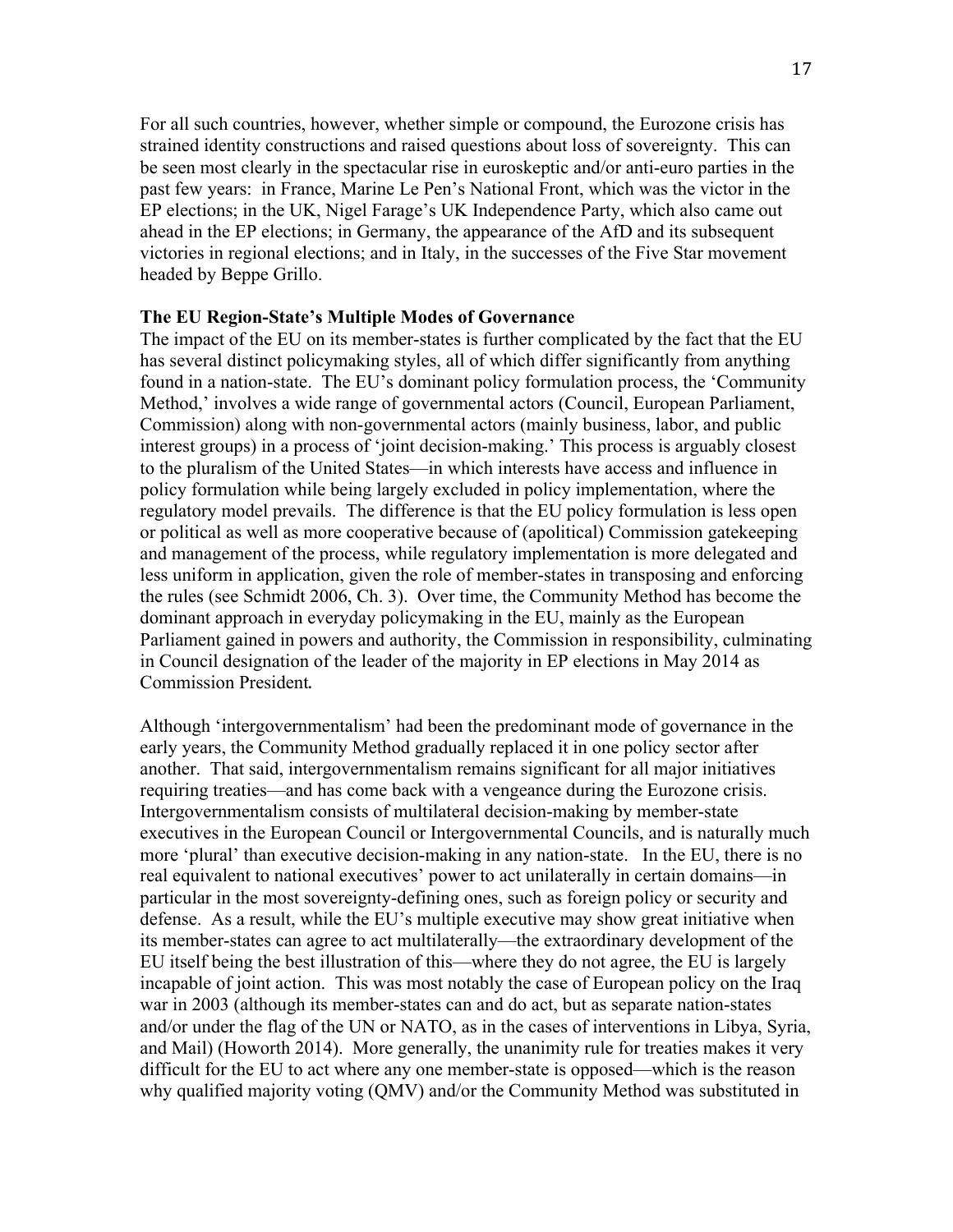one policy area after the other over the years. But there is no getting rid of the unanimity rule, given the Catch-22 that would require unanimity to get rid of the unanimity rule (Schmidt 2009)

That said, where the EU member-states in the Council feel forced to take action, as in the Eurozone crisis, they can and do—but arguably with perverse results. In the crisis of the Euro, the economically most powerful member-states predominated, most notably Germany. This has been apparent not only in Germany's single-handed delay of Eurozone member-states taking action at the onset of the sovereign debt crisis until it was almost too late—with the loan-bailout rescue of Greece in May 2010. It was also clear in Germany's *quid pro quo* demand that all countries agree to reinforce the rules of the Stability and Growth Pact as well as engage in austerity policies—in line with Germany's own 'stability culture—in exchange for the Greek loan bailout and the loan bailout mechanisms for other countries under threat of contagion (Bulmer and Paterson 2013; Howarth and Rommerskirchen 2013; Schmidt 2015). Interestingly enough, Germany was even able to get around the unanimity rule when, in response to British Prime Minister's veto of the Fiscal Compact (yet another reinforcement of the rules demanded by Germany), Eurozone member-states plus Sweden and Poland agreed to an intergovernmental treaty outside the EU treaties.

In contrast to intergovernmentalism, where the plural nature of the executive along with the threat of veto tends to remain a source of weakness, inaction, or coercive action, 'supranationalism' —in which certain authorities have delegated powers to act for the EU, including the European Central Bank (ECB), the Competition authority, the International Trade representative, and the European Court of Justice (ECJ)—provides arguably greater capacity for unilateral action than in any nation-state. The ECJ's activism has gone way beyond anything like that of the US Supreme Court or the German Constitutional Court; the ECB's independence has been much greater than that of the Federal Reserve Bank, the Bundesbank, or any other central bank; the Competition Directorate's interventionism has been much more extensive than that of the Anti-Trust Division of the Justice Department or the Federal Trade Commission; and the international trade representative has had greater freedom of action than in any nationstate, where the executive and/or legislature can always intrude, In the EU, once member-states have given their okay on a set of negotiating principles for international trade, they find it very difficult to change the negotiating terms, let alone amend or veto any agreement. The ECB during the Eurozone crisis, for example, has acted over and over again to 'save the euro' as the Council dilly-dallied, reinterpreting its own Charter more and more broadly, as it went from insisting that it was not and could never be a 'lender of last resort' like the Federal Reserve Bank or the Bank of England (by buying sovereign debt) to doing so in all but name by summer 2012.

Lastly, the 'open method of coordination' (OMC), consisting of policymaking without clearly specified policies, has the greatest promise for forward movement in areas where the EU has little formal jurisdiction and national systems are so different as to obviate any common policymaking, such as in social and employment policy. OMC relies on member-states' willingness to cooperate in non-binding agreements that set targets for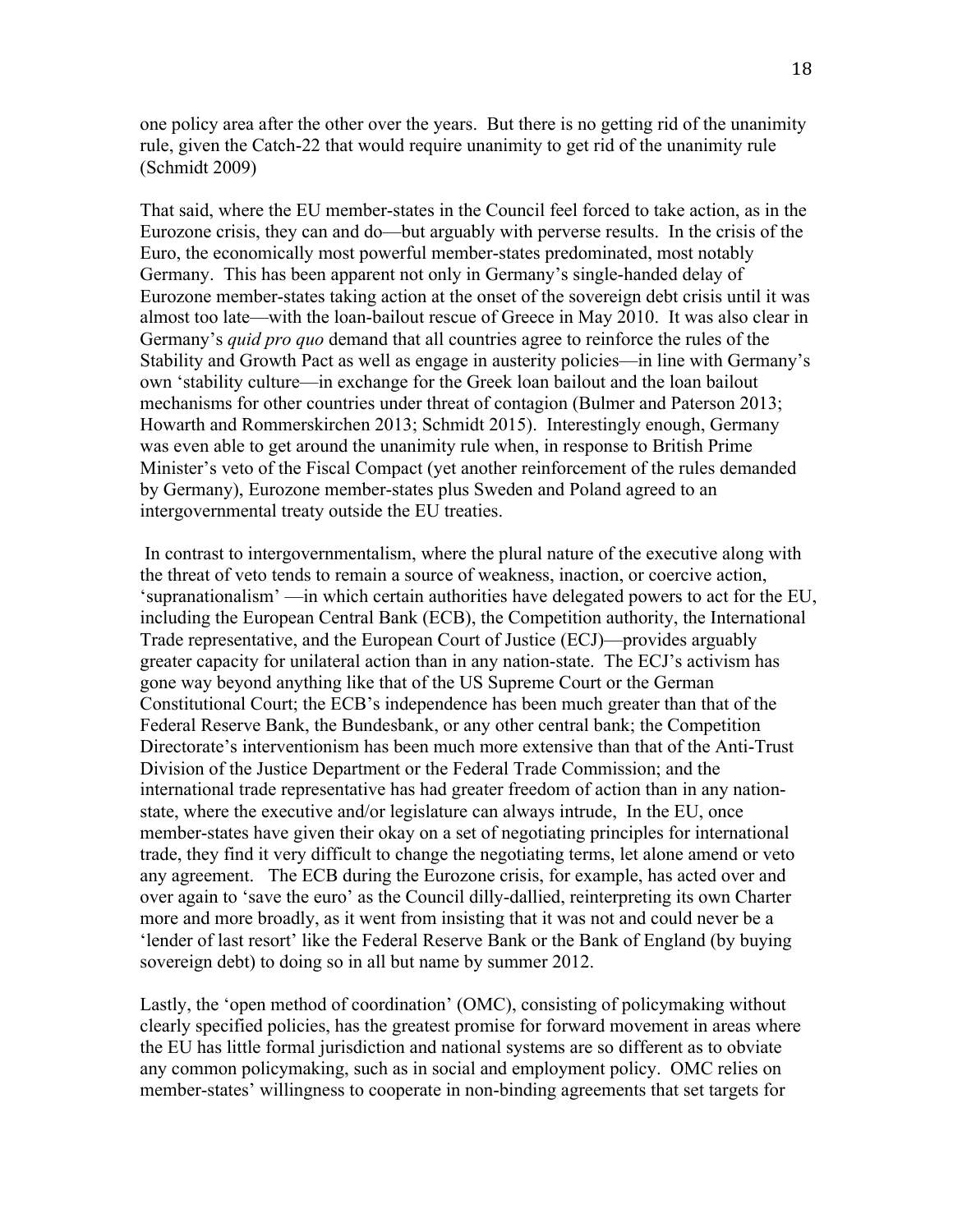change, with benchmarking exercises based on common but highly vague sets of goals, in which countries learn from one another's 'best practices' and are 'named and shamed' if they fail to meet their self-set targets (de la Porte and Pochet 2002). But while this has great potential in areas where national divergence makes EU level intergovernmental, joint, or supranational decision-making difficult if not impossible, the very vagueness of the targets and the self-reporting nature of the process has meant that it has had mixed success at best (Zeitlin and Pochet 2005), and risks being seen as an exercise in smoke and mirrors. Even more significantly, perhaps, whatever its success, OMC has had little effect on policies that may have exacerbated the problems it was designed to resolve, such as the potentially negative impact on unemployment by ECB interest rates or by competition rules on aid to industry (Scharpf 2002, pp. 654-656)—not to mention the harsh austerity imposed by the 'Troika' in 'program' countries in need of bailout, such as Greece, Portugal, and Ireland.

Once the Eurozone crisis hit, in fact, OMC was largely abandoned for less voluntary modes of reform, even outside the program countries. For example, the 'European Semester'—a framework through which to coordinate member-state budgetary and economic policies to ensure they followed the reinforce rules—gave the Commission quasi-independent powers and discretionary authority to enforce the various oversight functions of the macroeconomic imbalance and excessive deficit procedures. This made the Commission's policymaking more akin to supranational governance in this domain. But unlike the supranationalism of the highly autonomous ECB, the Commission remains accountable to other authorities, mainly the Council and to a lesser extent the EP. This may be why, even in the face of the poor performance of the countries under its supervision, the Commission stuck to the strict enforcement of the rules—or at least the appearance of such, since over time its discourse remained harsh even as it became more accommodating (Schmidt 2015).

## *Conceptualizing Democratic Legitimacy in the EU's Region-State*

The democratic legitimacy of this complex governance system has been a matter of contention ever since the 1990s, when the question of the European Union's democratic deficit first arose. Prior to the Euro Crisis, the scholarly debate remained open as to whether the EU suffered from a democratic deficit, with some scholars arguing that it didn't (e.g., Caporaso and Tarrow 2008; Majone 1998; Moravcsik 2002) while others insisted that it did (Follesdal 2006; Hix 2008 and even Majone 2009). That division has largely disappeared, as most scholars now see a significant democratic deficit resulting from the EU's policies, politics, and processes. Some fault the deleterious consequences of EU policies of austerity and 'structural reform,' in particular for the political economies of peripheral member-states (Scharpf 2014; Blyth 2013). Others decry the lack of citizen political engagement in, let alone impact on, EU decision-making, and worry about the concomitant rise in citizen disaffection accompanied by growing political volatility (Kriesi et al., 2008; 2013). Yet others blame the poor quality of EU policy processes, with the increase in supranational and intergovernmental rule to the detriment of the 'Community Method' and any significant involvement of the European Parliament (EP) (Scharpf 2014; Fabbrini 2013; Schmidt 2013).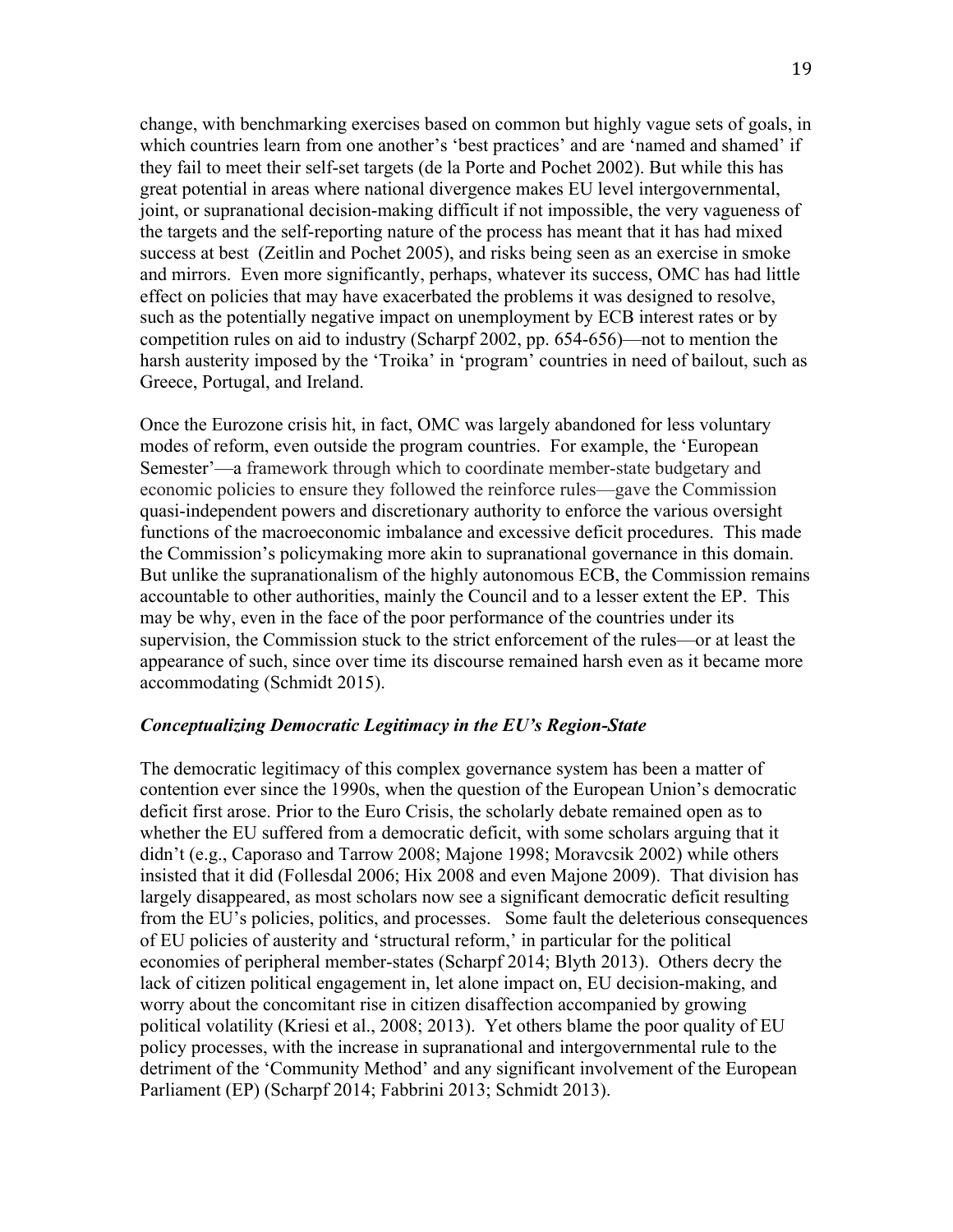These arguments map well onto the ways in which democratic theorists have long discussed the mechanisms of democratic legitimation in the EU, building on systems theory (Scharpf 2000). Legitimizing mechanisms involve not only the 'output' effectiveness of the EU's policies and the EU's 'input' responsiveness to citizens' political concerns (Scharpf 1999, 2012) but also the 'throughput' quality of the EU's policymaking processes (Schmidt 2013). The quality of the governance processes has long been among the central ways in which EU institutional players have sought to counter claims about the poverty of the EU's input legitimacy and to reinforce claims to its output legitimacy. In so doing, they have operated under the assumption that good throughput may operate as a kind of '*cordon sanitaire'* for the EU, ensuring the legitimacy of EU level output and attention to input. But what they have failed to recognize is that throughput quality does not involve the same kind of trade off as between output and input, whereby good output generally compensates for little input and a lot of input can make up for failed output. Instead, the impact of throughput is generally felt only when it is problematic. When 'throughput' governance appears oppressive, incompetent, corrupt, or biased, it is likely to throw input and output into question by seeming to skew representative politics or taint policy solutions (Schmidt 2013). And with the Euro crisis, this is essentially what has happened, with the rise of the extremes in input politics a direct response to (different) popular perceptions in the North and the South that the governance processes are oppressive, incompetent, and/or biased.

Complicating matters for the EU is its multi-level governance system, which largely splits its legitimizing mechanisms between EU and national levels. Because the EU lacks the input politics of a directly elected government, its democratic legitimacy rests primarily on output policies and throughput processes at the EU level. Input legitimacy is instead situated mainly at the national level. The dynamics of EU decision-making have been such that the national level has largely become the domain of 'politics without policy,' as policy decisions are increasingly moved to the EU level while the political debates of the left and right remain confined to the national arena. The EU level instead is characterized largely by 'policy without politics', since the EU's policy output via its throughput processes provide little opportunity for input politics (Schmidt 2006). In the EU, the politics of the left and right are mostly overshadowed by the politics of national interests in the Council (where member states bargain on the basis of national preferences and concerns), the politics of the public interest in the European Parliament (in which consensus and compromise are the rule, given that supermajorities are needed to prevail in co-decision procedures), the politics of organized interests in the Commission (whose focus is on pluralist policy formulation) and/or the politics of technocratic interests in the technical implementation of EU policy (Schmidt 2006: 21–29). Consequently, there is generally neither the desire for the kinds of political debates that are the daily bread of national politicians, nor is there the opportunity, given the absence of a clearly visible and integrated European-level arena for discussion and deliberation. Moreover, the very language and discourse at the EU level tends to be apolitical and technocratic, in part to enable EU leaders to cast their discussions of EU policies in whatever way they deem appropriate for their national political audiences (Schmidt 2006; Barbier 2008).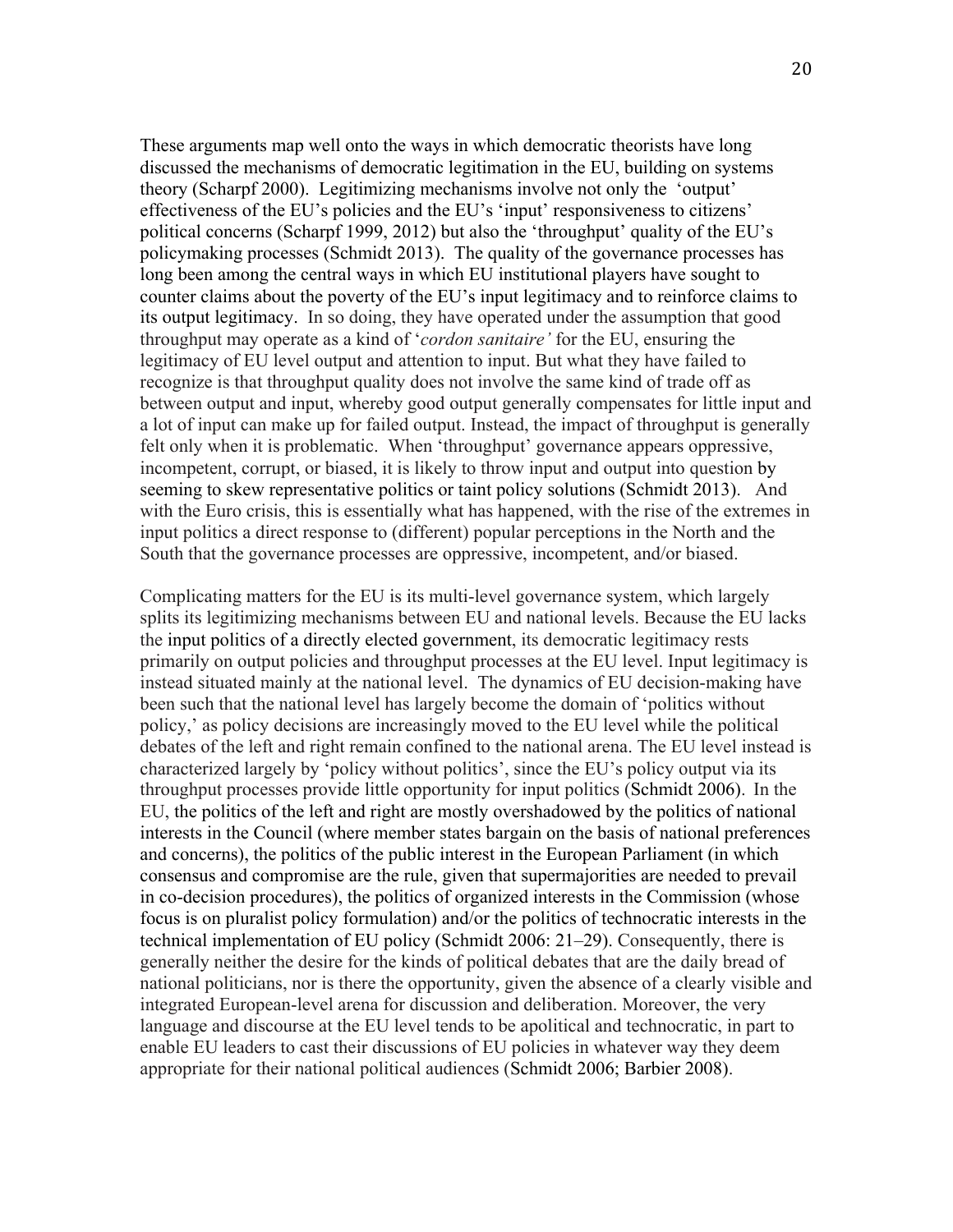The Eurozone crisis has only exacerbated this lack of political debate (input), given the decision-making processes (throughput) that include the absence of EP involvement in most Eurozone decisions, the increasing primacy of intergovernmental decision-making by the Council in closed-door bargaining sessions and of supranationalism in both the technocratic rule of the Commission following those decisions and the independent role of the ECB (Fabbrini 2013; Scharpf 2014; Schmidt 2015). All of these factors combine to reinforce the perception of EU output policies and throughput processes with regard to the Eurozone as highly apolitical. However, in reality, the EU's economic policies (output) are highly political and conservative, generally following ordo-liberal (German) theories on the need for austerity rules to ensure 'sound money' and 'stable finance' and neo-liberal ideas of 'structural reform' in response to problems of growth (see Jones 2013; Schmidt and Thatcher 2013). Moreover, the EU-level throughput processes imposing these policies remain largely inaccessible to EU citizens, whose political input is supplied primarily at the national level and has no impact on EU output policy. Governments, moreover, have increasingly focused on 'responsible' governance (in tune with output legitimacy, as defined by the EU) as opposed to 'responsive' governance (which would be more in turn with input legitimacy) (Mair 2013). As a result, since the crisis began, citizens' attitudes towards both their national governments and EU governance have deteriorated dramatically, in lock step with their economies.

Recognizing the EU as a region-state, in short, also offers a lens through which to bring its problems of democratic legitimacy sharply into focus, and suggests that any solutions need to seek to make output, input, and throughput work better at both levels. Input reforms that anticipate an elected Commission President and greater links between national and European parliaments are steps in the right direction. But greater quality throughput via better national-EU level linkages is also necessary—in particular in light of the emphasis during the Eurozone crisis on 'governing by the rules and ruling by the numbers' (Schmidt 2015). That said, unless better output policies are designed to respond to the crisis, input politics are likely only to get more volatile, and no manner of throughput processes, however accountable and transparent, will help.

# *Conclusion: Conceptualizing the future of the EU Region-State through differentiated integration or differentiated disintegration?*

Conceptualizing the EU as a region-state has not only provided a lens through which to consider the nature and scope of its shared sovereignty, variable boundaries, composite identity, highly compound governance, and fragmented democracy, with legitimacy split between the increasing predominance of output policies and throughput processes at the EU level while political input remains national level. It has also facilitated the theorization of how all of these components have interacted poorly in a EU in the throes of the Eurozone crisis.

The final question is whether the conceptualization of the EU as region-state helps us understand the future. This is important in particular at this juncture, as policymakers and analysts have been considering what to do in light of deepening integration in the Eurozone countries versus the rest. Although for the moment such deepening has mainly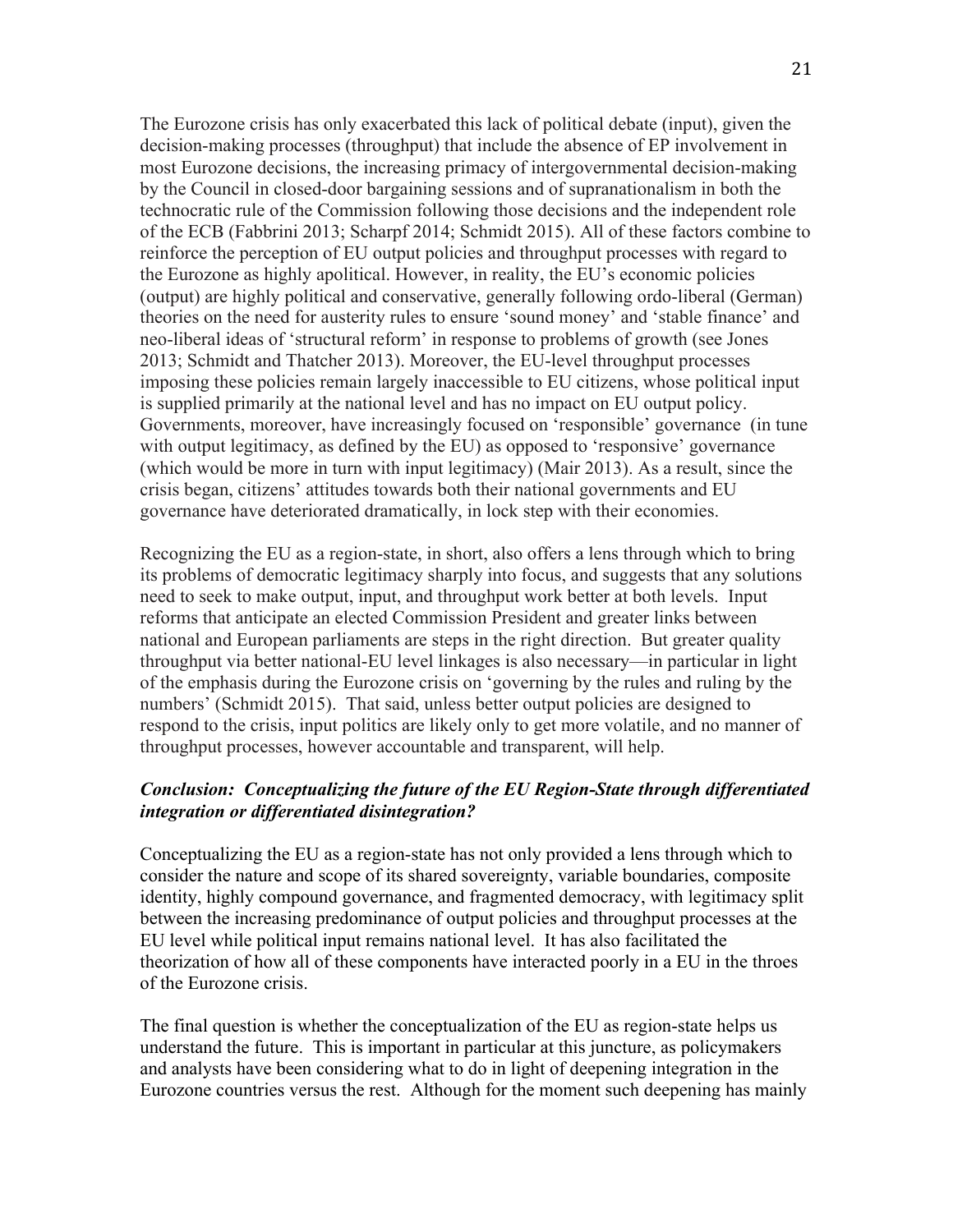been via stringent rules-based governance, the focus of discussion has been on greater integration via banking union, fiscal union, and even political union. The essence of the debate has been focused on EU governance, with various groups of analysts (e.g., the Glenicker group (2013), the Eiffel group (2014), and the Future of Europe initiative (2012)) having a distinct preference for seeing the future of the EU as made up of twolevel concentric circles. In the center would be a 'core Europe'—in which a 'federal' core could be more or less compact (e.g., founding members of the EU plus Spain and Poland, or all Eurozone members)—surrounded by a larger circle around it constituted by a looser group of members united by the Single Market. Member-state leaders have also supported this approach, most notably President Hollande (2013), who called for a 'core Europe' featuring an 'economic government' (see discussion in Tocci 2014).

The problem with any such an approach is that it ignores the realities of the EU's overlapping policy communities made up of clusters of member-states, with their variable boundaries in terms of membership, and the likelihood of their increasingly variability over time. Such initiatives also fail to recognize the divisions among member-states that would make up the inner and/or outer circle, whether in terms of visions for the EU or identity within the EU, let alone differing concerns about incursions on sovereignty or democratic legitimacy. And they disregard the effects of the Eurozone crisis, which has increased differences among member-states, in particular between Northern and Southern Europe, but also between inside and outside the Eurozone.

In addition to these problems, all outlined throughout this chapter, are further practical questions such as which member-states are to be included and which excluded, in particular if member-states to be left out might have capacities necessary for the core to succeed in a given area (e.g., Britain in defense and security policy; Sweden on the environment, etc). And if all member-states are notionally to become members of the core at some later date, does it make sense to exclude them now? Moreover, wouldn't all of this only increase citizens' sense of alienation from a European Union even more difficult to understand, let alone influence? Finally, how to overcome the existing differences in the application of the rules related to the Eurozone crisis, where all member-states have signed up to the SGP, the European Semester, and the 'Six-Pack' legislation (requiring all members above 60% debt to move toward compliance and be subject to the Macroeconomic Imbalance Procedure); all but the UK and the Czech Republic, to the Treaty on Stability, Coordination, and Governance (the so-called 'Fiscal Compact,' which reinforces the legislation above by making it a treaty as well); 23 member-states, to the 'Euro Plus Pact' (17 eurozone members plus Bulgaria, Denmark, Latvia, Lithuania, Poland, and Romania, focused on improving competitiveness, employment and fiscal consolidation); and 17 (only eurozone) member-states to the 'Two Pack' (strengthening provisions of the European Semester and financing mechanisms such as the ESM and the EFSM) (Tocci 2014)?

In short, creating a future EU with a 'federal core' cannot work for a whole host of reasons, and should not even be attempted. This is not to suggest, however, that the EU is now to be '*Europe à la carte*,' as the free marketeers might wish. Nor is it to encourage the communitarians to retreat to an exclusive 'core Europe,' with one set menu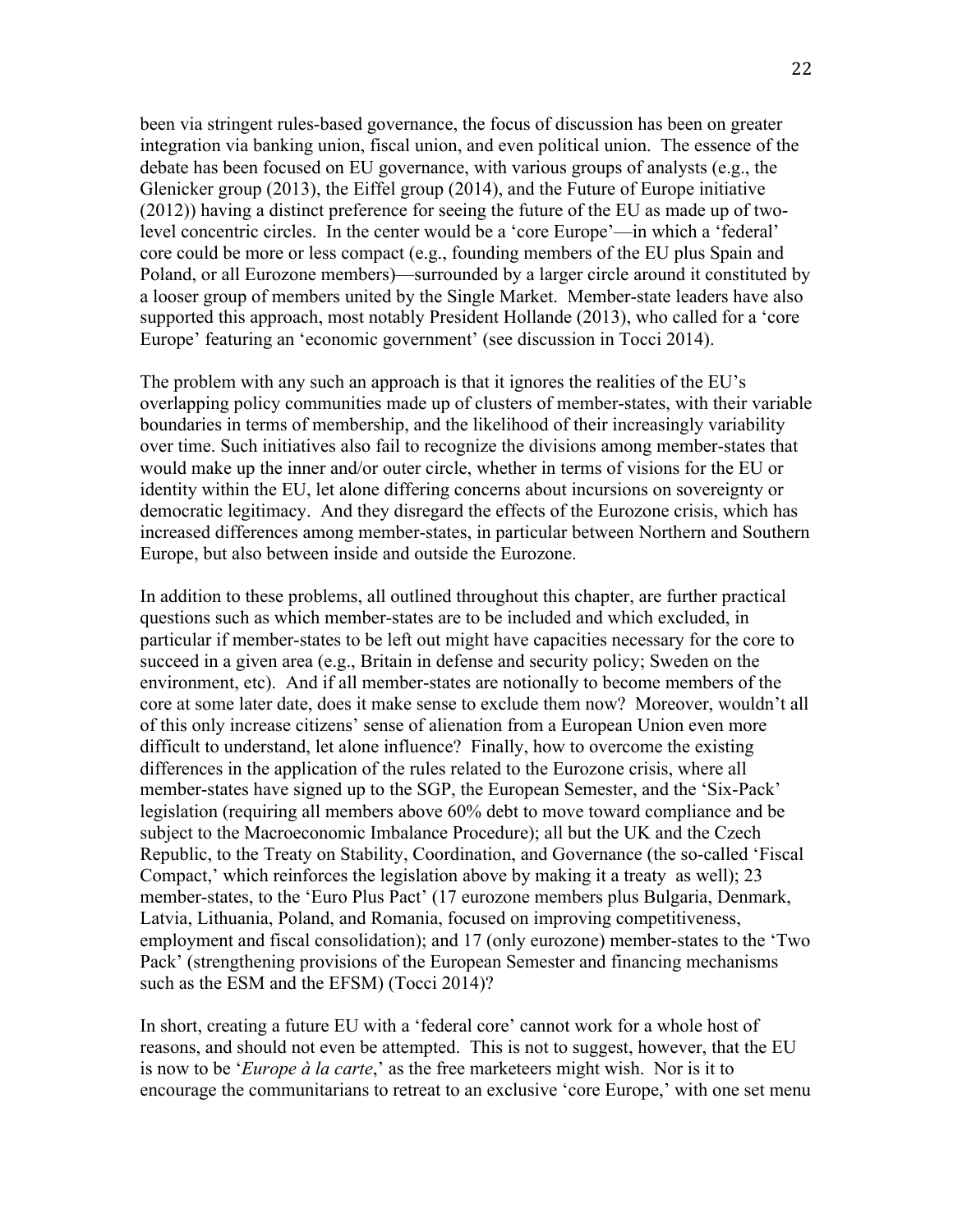(*prix fixe, pas de substitutions?*) for the chosen few. Rather, this is an elaborate 'menu Europe,' with a shared main dish (the Single Market), all member-states sitting around the table and engaging in the conversation, and only some choosing to sit out one course or another (Schmidt 2009). If we add graduated membership to this, we could imagine additional guests joining the diners at the table for particular courses and, slowly over time, partaking of more and more dishes even as they learn the manners of the table and the rules of the conversation. Moreover, if we thought of moving forward in particular areas in terms of 'regional clusters' of member-states in areas such as security, energy, and immigration (Tocci 2014), the EU could promote innovative action without jeopardizing its overall cohesion.

The EU, in other words, is and will continue to be a highly complex community of nation-states turned member-states, in which deepening integration will be accompanied by continuing differentiation, within member-states as well as across them, with different clusters of member-states belonging to different policy communities that shift over time. The danger, in particular given the Eurozone crisis that has been a catalyst for increasing polarization in terms of politics and identity, is differentiated disintegration. The best remedy against this is for leaders to develop new visions of what the EU is and where it should go along with new political processes that reduce the democratic deficit by bringing citizens back into policymaking at national and EU levels. The purpose of this chapter is to show that using lens of the EU as 'region-state' could and should facilitate such a re-envisioning of the EU in terms of both its present and its future.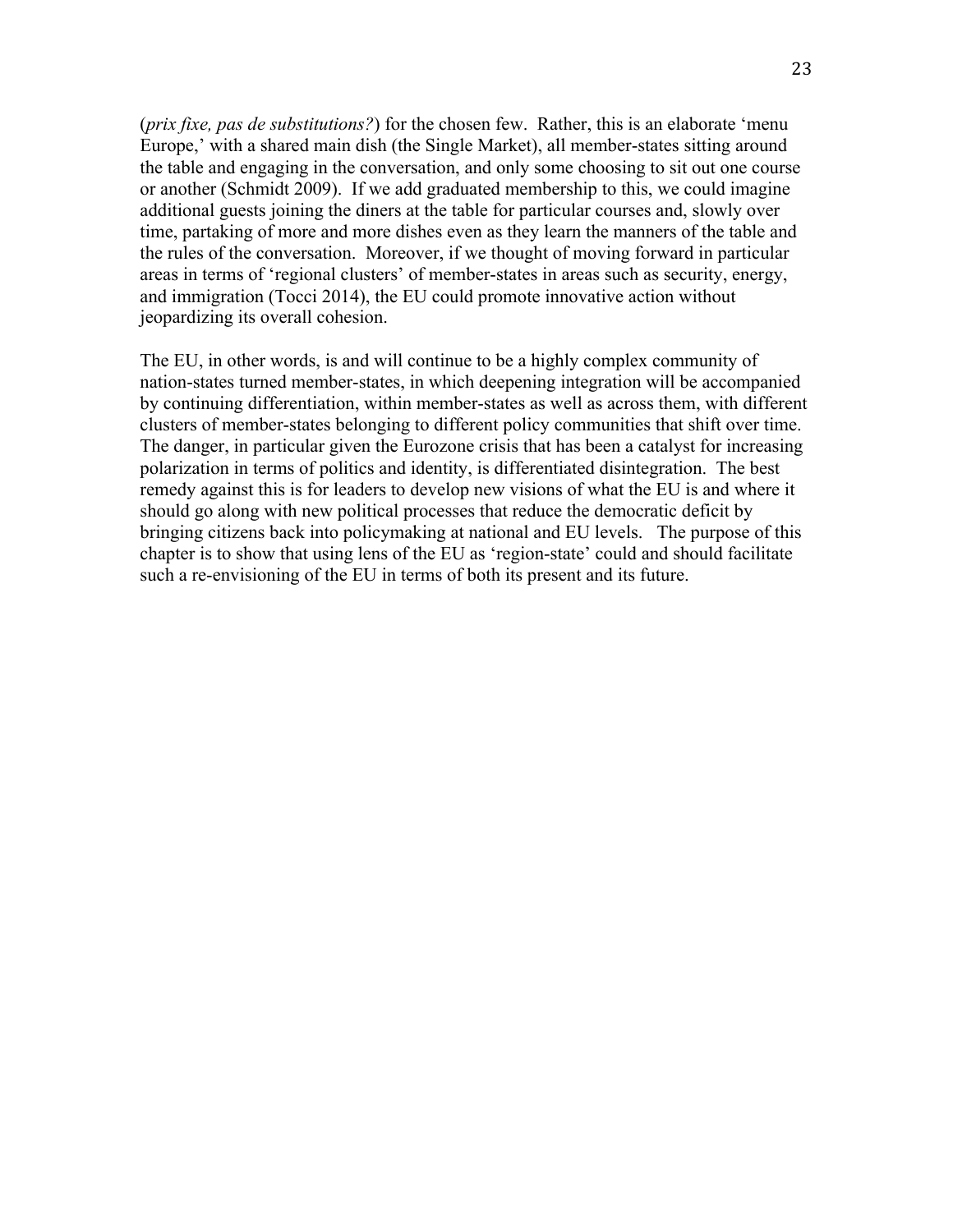#### **REFERENCES**

- Anderson, Jeffrey. 2009. "Policy with Politics in the EU: Can you get there from here?" *Comparative European Politics* 7 (3): 374-383.
- Bacevich, Andrew. 2004. *American Empire* Cambridge, MA: Harvard University Press.
- Bartolini, Stefano. 2005. *Re-Structuring Europe*. Oxford: Oxford University Press.
- Beck, Ulrick and Grande, Edgar. 2007. *Cosmopolitan Europe.* Cambridge: Polity Press.
- Bickerton, Christopher J. 2012. *European Integration: From Nation-States to Member-States.* Oxford: Oxford University Press.
- Biersteker, Thomas. 1999. "Locating the Emerging European Polity: Beyond States or State?" in *Regional Integration and Democracy* ed., J. Anderson. Lanham, MD: Rowman & Littlefield.
- Blyth, Mark. 2013. *Austerity: The History of a Dangerous Idea.* Oxford: Oxford University Press.
- Bulmer, Simon and Paterson, William. 2013. "Germany as the EU's reluctant hegemon? Of economic strength and political constraints," *Journal of European Public Policy*, 20:10: 1387-1405
- Caporaso, James and Tarrow, Sidney. 2008. "Polanyi in Brussels: European Institutions and the Embedding of Markets in Society." RECON Online Working Paper 2008/01.
- Chayes, A. and Chayes Handler, A. 1995. *The New Sovereignty: Compliance with International Regulatory Agreements.* Cambridge, MA: Harvard University Press.
- Collignon, Stephan. 2004. *Vive la République Européenne*. Paris: Editions de la Martinière.
- De la Porte, Caroline and Pochet, Philippe, eds. 2002. *Building Social Europe Through the Open Method of Coordination.* Brussels: P.I.E.—Peter Lang.
- Diez Medrano, Juan. 2003. *Framing Europe*. Princeton, NJ: Princeton University Press.
- Druckman, James N. 2004. "Political preference formation: competition, deliberation, and the (ir)relevance of framing effects," *American Political Science Review* 98 (4): 671–686.
- Eiffel Group. 2014. *For a Euro Community*, 14 February 2014, http://www.bruegel.org/about/person/view/389-the-eiffel-group
- Eriksen, Erik O. and Fossum, Jon Erik. 2004. "Europe in search of legitimacy. Strategies of legitimation assessed," *International Political Science Review* 25(4): 435-59.
- Evans, Peter. 1997. "The Eclipse of the State? Reflections on Stateness in an Era of Globalization," *World Politics* 50 (1): 62-87
- Fabbrini, Sergio. 2013. "Intergovernmentalism and its limits: Assessing the European Union's Answer to the Euro Crisis," *Comparative Political Studies* 46 (9): 1003- 1029.
- Fabbrini, Sergio. 2010. *Compound Democracies: Why the United States and Europe are becoming Similar.* New York: Oxford University Press.
- Ferguson, Niall. 2003. *Empire: The Demise of the British World Order and the Lessons for Global Power*. New York: Basic Books.
- Ferrera, Maurizio. 2005. *The Boundaries of Welfare*. Oxford: Oxford University Press
- Follesdal, Andreas. 2006. "The Legitimacy Deficits of the European Union," *Journal of Political Philosophy* 14(4): 441-68.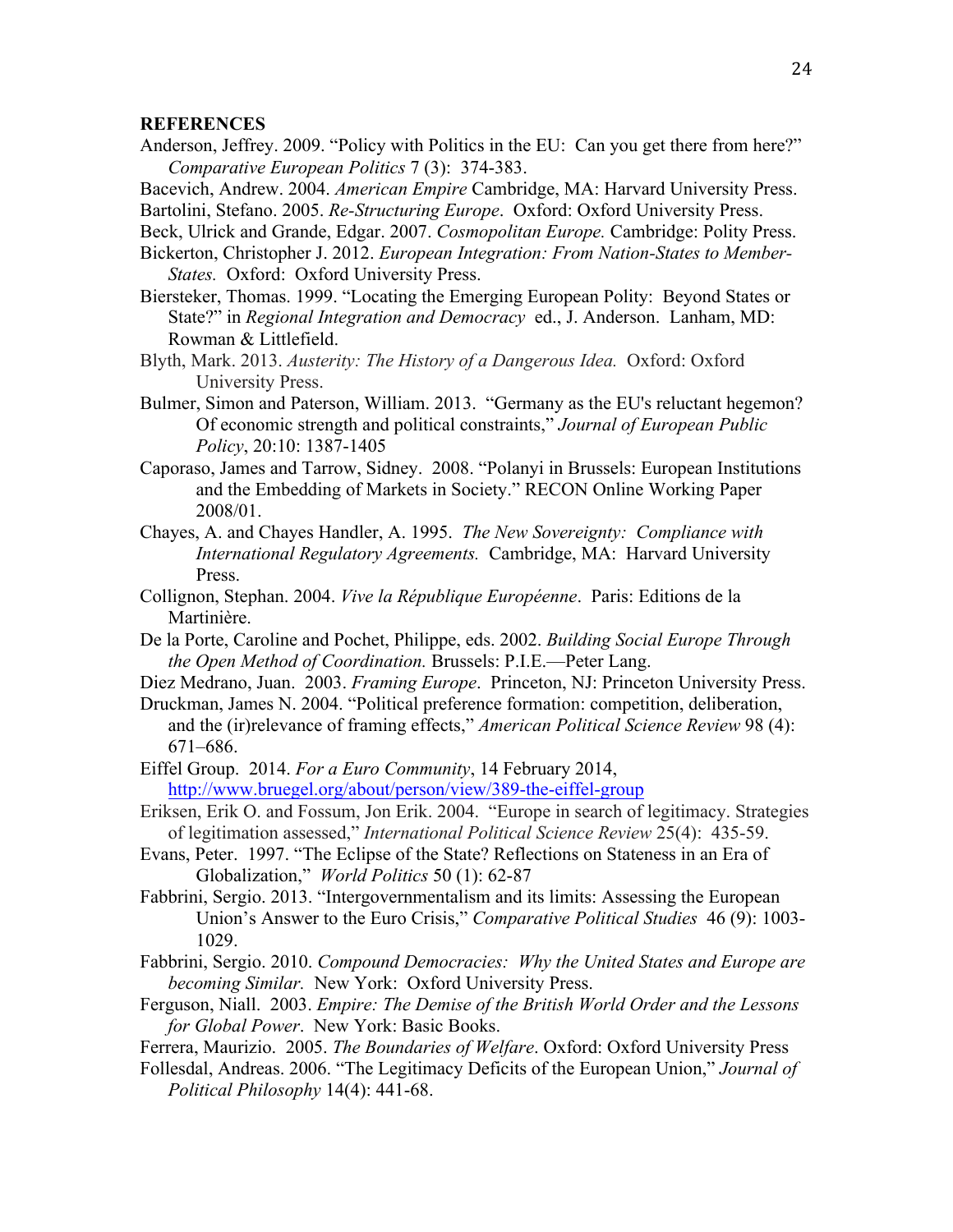- Future of Europe Group. 2012. *Final Report of the Future of Europe Group*, 17 September 2012, http://www.auswaertiges-amt.de/EN/Europa/Aktuell/120918- Zukunftsgruppe\_Warschau\_node.html
- Glienicker Group 2013. *Towards a Euro Union*, 18 October 2013, http://www.bruegel.org/about/person/view/373-the-glienicker-group

Habermas, Jürgen. 1996. *Between Facts and Norms*. Oxford: Polity Press.

- Hix, Simon. 2008. *What's Wrong with the European Union and How to Fix It* Cambridge: Polity Press.
- Hollande, François. 2013. "Intervention liminaire du président de la République lors de la conférence de presse" (17 May) http://www.elysee.fr/declarations/article/intervention-liminaire-du-president-de-larepublique-lors-de-la-conference-de-presse
- Hooghe, Liesbet and Marks, Gary. 2009. "A Postfunctionalist Theory of European Integration: From Permissive Consensus to Constraining Dissensus," *British Journal of Political Science* 39 (1): 1-23.
- Howorth, Jolyon. 2000. "Being and Doing in Europe since 1945: Contrasting Dichotomies of Identity and Efficiency" in *Why Europe? Problems of Culture and Identity* eds., J. Andrew, J. *et al*. New York: St. Martin's Press.
- Howarth, David and Rommerskirchen, Charlotte. 2013. "A Panacea for all Times? The German Stability Culture as Strategic Political Resource," *West European Politics* 36 (4): 750-770.
- Howorth, Jolyon. 2007. *Security and Defense Policy in the European Union.* Basingstoke: Palgrave Macmillan.
- Howorth, Jolyon. 2014. *Security and Defense Policy in the European Union* 2nd Edition Basingstoke: Palgrave Macmillan.
- Jachtenfuchs, Markus. 2001. "The Governance Approach to European Integration," *Journal of Common Market Studies*, 39 (2): 245-64.
- Keating, Michael. 2013. *Rescaling the European State: The Making of Territory and the Rise of the Meso*. Oxford: Oxford University Press.
- Keohane, Robert O. and Hoffmann, Stanley. 1991. "Introduction," in *The New European Community: Decision-Making and Institutional Change*, eds., Robert O. Keohane and Stanley Hoffmann. Boulder, Co: Westview.
- Koopmans, R. and Statham, P., eds. 2010. *The Making of a European Public Sphere. Media Discourse and Political Contention*. Cambridge: Cambridge University Press.
- Kohler-Koch, Beate. 1996. "Catching up with Change: The Transformation of Governance in the European Union," *Journal of European Public Policy*, 3 (3): 359- 80
- Krasner, Stephen 1999. "Globalization and Sovereignty," in *States and Sovereignty in the Global Economy*, eds., D. A. Smith, D. J. Solinger, and S. C. Topick. London: Routledge.
- Kriesi, Hanspeter, Grande, Edgar, and Lachat, Robert. 2008. *West European Politics in the Age of Globalization*. Cambridge: Cambridge University Press.
- Kriesi, Hanspeter, Grande, Edgar, Dolezal, Martin, Helbling, Marc, Höglinger, Dominic, Hutter, Swen and Wueest, Bruno. 2012. *Political conflict in Western Europe*. Cambridge: Cambridge University Press.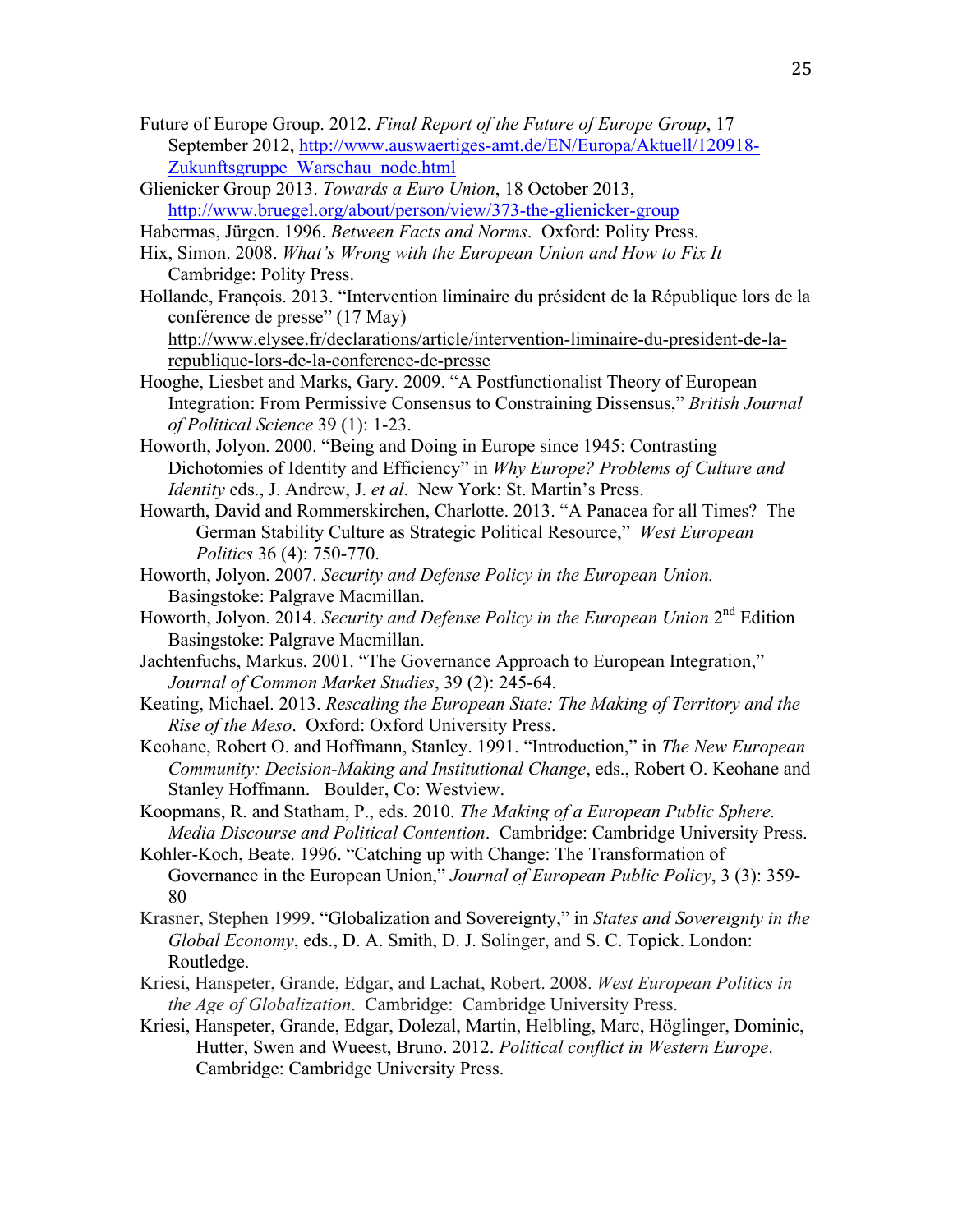- Lacroix, Justine and Nicolaïdes, Kalypso, eds. 2011. *European Stories: Intellectual Debates on Europe in National Contexts.* Oxford: Oxford University Press.
- Laïdi, Zaki. 2008. *EU Foreign Policy in a Globalized World: Normative Power and Social Preferences*. London: Routledge.

Leonard, Mark. 2005. *Why Europe will run the 21st Century.* London: Fourth Estate.

Lucarelli, Sonia, Cerutti, Furio and Schmidt, Vivien, eds. 2011. *Debating Political Identity and Legitimacy in the European Union.* London: Routledge/

- Magnette, Paul. 2003. "European Governance and Civic Participation: Beyond Elitist Citizenship?" *Political Studies*, 51 (1): 144-60.
- Mair, Peter. 2013. "Smaghi *vs*. the Parties: Representative Government and Institutional Constraints" in *Politics in the Age of Austerity,* eds. Armin Schäfer and Wolfgang Streeck. Cambridge: Polity.
- Majone, Giandomenico. 2009. *Dilemmas of European Integration.* Oxford: Oxford University Press.
- Majone, Giandomenico. 1998. "Europe's Democratic Deficit," *European Law Journal*, 4 (1), 5-28
- Mann, Michael. 2012. *The Sources of Social Power Vol. 4: Globalizations, 1945-2011.* Cambridge: Cambridge University Press.
- Marks, Gary and Hooghe, Liesbeth. 2001. *Multi-Level Governance and European Integration*. Lanham: Rowman & Littlefield.
- Mahoney, James and Thelen, Kathleen, eds. 2009. *Explaining Institutional Change: Ambiguity, Agency, and Power* Cambridge: Cambridge University Press
- Milward, Alan. 1992. *The European Rescue of the Nation-State*. Berkeley: University of California Press.
- Moravcsik, Andrew. 1994. "Why the European Community Strengthens the State," *Center for European Studies Working Paper*, 52, Harvard University.
- Moravcsik, A. 2002. "Reassessing Legitimacy in the European Union," *Journal of Common Market Studies* 40 (4): 603-624.
- Morgan, Glen. 2005. *The Idea of a European Superstate*. Princeton: Princeton University Press.
- Nettl, J. P. 1968. "The State as a Conceptual Variable" *World Politics* 20 (4): 559-592.

Nicolaïdes, Kalypso. 2001. "Conclusion: The Federal Vision Beyond the Nation-State," in *The Federal Vision: Legitimacy and Levels of Governance in the US and the EU*, eds., Kalypso Nicolaïdes, and Robert Howse. Oxford: Oxford University Press.

- Parsons, Craig. 2003. *A Certain Idea of Europe*. Ithaca: Cornell University Press.
- Pinder, John. 1994. *European Community: The Building of a Union*. Oxford: Oxford University Press.
- Puchala, Donald. 1972.. "Of Blind Men, Elephants and International Integration," *Journal of Common Market Studies*. 10(3): 267-285.
- Risse, Thomas. 2010. *A Community of Europeans? Transnational Identities and Public Spheres*. Ithaca: Cornell University Press.
- Ruggie, John. 1993. "Territoriality and Beyond: Problematizing Modernity in International Relations," *International Organization*, 47 (1), 139-175.
- Sartori, Giovanni. 1970.. Concept misformation in comparative politics. *American Political Science Review*, 64: 1033-1053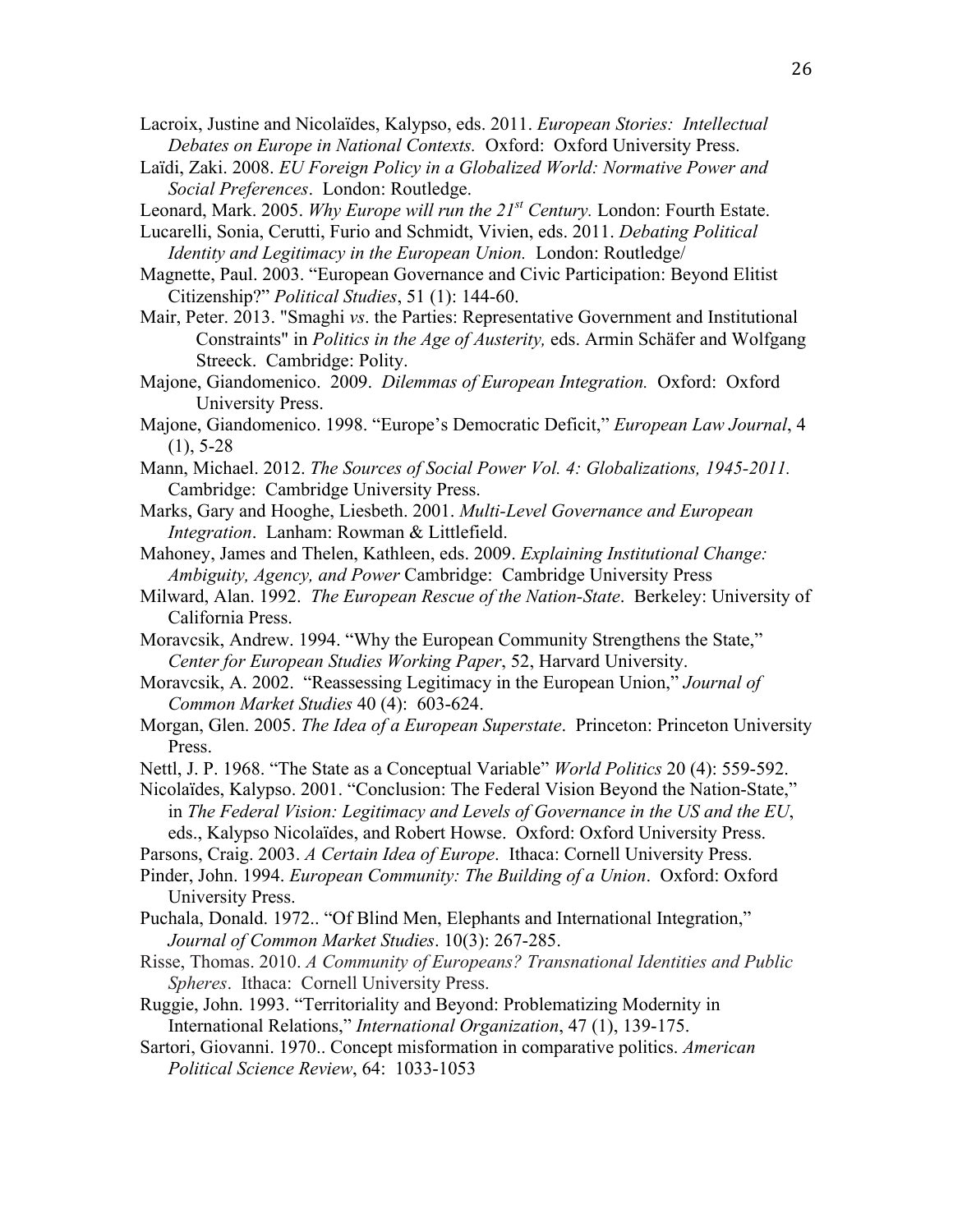- Sbragia, Alberta. 1994. "From 'Nation-State' to 'Member-State': The Evolution of the European Community," in *Europe after Maastricht*, ed. P. M. Lutzeler. Providence: Berghahn.
- Sbragia, Alberta. 1993. "The European Community: A Balancing Act," *Publius*, 23 (3): 23-38
- Scharpf, Fritz W. 1988. "The Joint Decision Trap," *Public Administration*, 66 (3), 239-78
- Scharpf, Fritz W. 1999. *Governing in Europe* Oxford: Oxford University Press.
- Scharpf, Fritz W. 2000. "Interdependence and Democratic Legitimation," in *Disaffected Democracies,* eds., Susan Pharr and Robert Putnam.Princeton: Princeton University Press.
- Scharpf, Fritz W. 2002. "The European Social Model: Coping with the Challenges of Diversity," *Journal of Common Market Studies* 40 (4): 645–70.
- Scharpf, Fritz W. 2014. "Political Legitimacy in a Non-optimal Currency Area" in *Democratic Politics in a European Union under Stress,* eds. Olaf Cramme and Sara B. Hobolt. Oxford: Oxford University Press (forthcoming).
- Schimmelfennig, Frank. 2001. "The Community trap: Liberal norms, rhetorical action, and the Eastern enlargement of the European Union," *International Organization* 55  $(1): 47-80$
- Schmidt, Vivien A. 2004. "The European Union: Democratic Legitimacy in a Regional State?" *Journal of Common Market Studies*, 42 (4), 975-999.
- Schmidt, Vivien A. 2006. *Democracy in Europe: The EU and National Polities.* Oxford: Oxford University Press.
- Schmidt, Vivien A. 2008. "Discursive Institutionalism: The Explanatory Power of Ideas *and* Discourse," *Annual Review of Political Science* 11: 303-26.
- Schmidt, Vivien A. 2009a. "Re-Envisioning the European Union: Identity, Democracy, Economy," *Journal of Common Market Studies* 47 Annual Review: 17-42.
- Schmidt, Vivien A. 2009b. "Explaining 'Democracy in Europe'*,*" *Comparative European Politics* 7(3): 396-407.
- Schmidt, Vivien A. 2010a. "Taking Ideas *and* Discourse Seriously: Explaining Change through Discursive Institutionalism as the Fourth New Institutionalism." *European Political Science Review* 2 (1): 1-25.
- Schmidt, Vivien A. 2012. "European Member-State Elites' Diverging Visions of the European Union: Diverging Differently Since the Eurozone Crisis and the Libyan Intervention?" *Journal of European Integration*, 34 (2): 169-180.
- Schmidt, Vivien A. 2013.. "Democracy and Legitimacy in the European Union Revisited: Input, Output *and* 'Throughput." *Political Studies* 61(1): 2-22.
- Schmidt, Vivien A. 2015. "Forgotten Legitimacy: Governing by the Rules, Ruling by the Numbers in the Euro Crisis" in *The Future of the Euro* eds., Mark Blyth and Matthias Matthijs. New York: Oxford University Press (forthcoming)
- Schmitter, Philippe. 1996. "Some Alternative Futures for the European Polity and their Implications for European Public Policy," in *Adjusting to Europe* eds., Yves Mény et al. London: Routledge.
- Sjursen, Helen. 2007. "Enlargement in Perspective: The EU's Quest for Identity' Recon Online Working Paper 2007/15

URL:www.reconproject.eu/projectweb/portalproject/RECONWorkingPapers.html